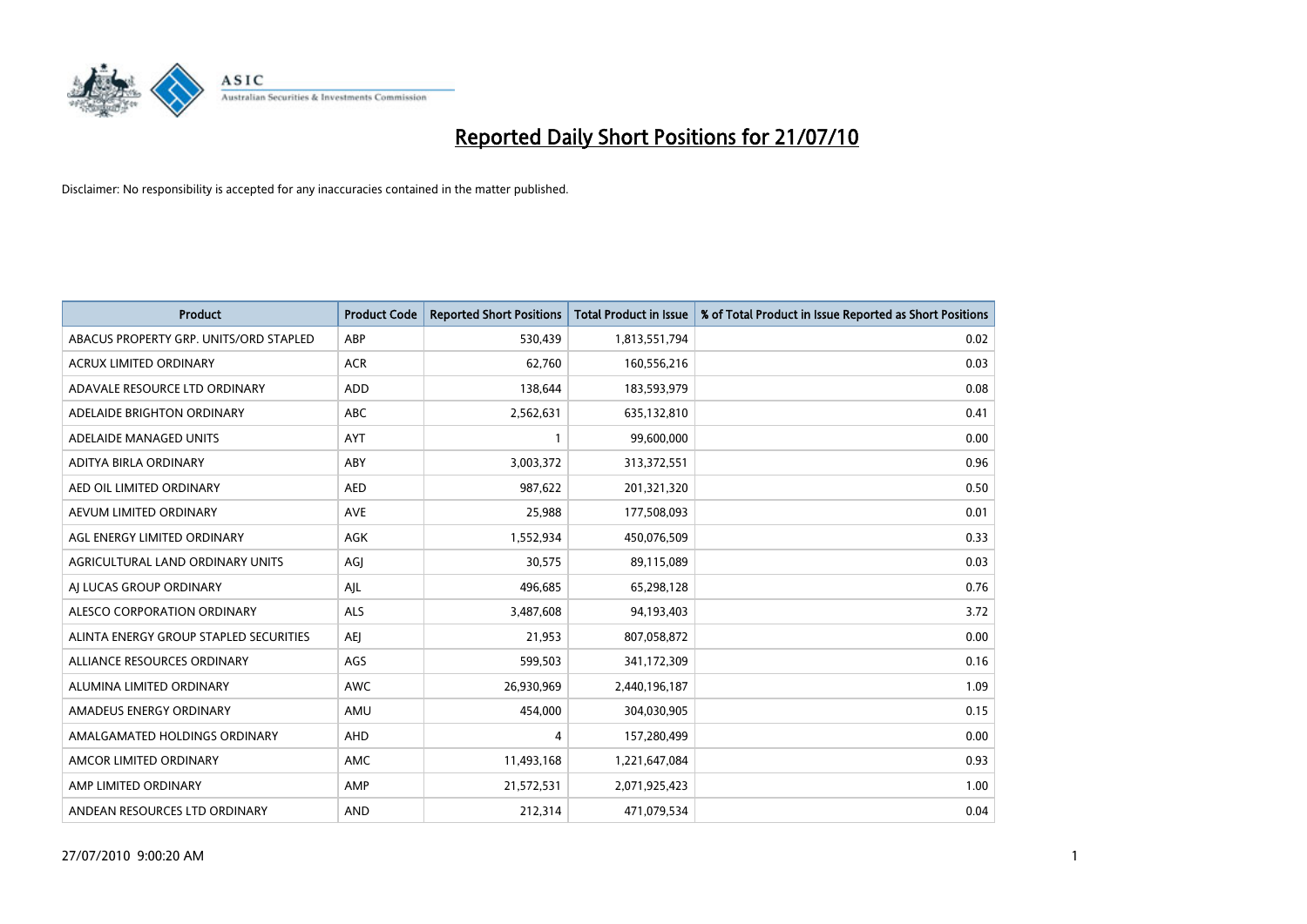

| <b>Product</b>                          | <b>Product Code</b> | <b>Reported Short Positions</b> | <b>Total Product in Issue</b> | % of Total Product in Issue Reported as Short Positions |
|-----------------------------------------|---------------------|---------------------------------|-------------------------------|---------------------------------------------------------|
| ANGLOGOLD ASHANTI CDI 5:1               | AGG                 | 503                             | 89,207,765                    | 0.00                                                    |
| ANSELL LIMITED ORDINARY                 | <b>ANN</b>          | 1,989,079                       | 131,577,652                   | 1.52                                                    |
| ANZ BANKING GRP LTD ORDINARY            | ANZ                 | 6,508,284                       | 2,559,171,046                 | 0.21                                                    |
| APA GROUP STAPLED SECURITIES            | <b>APA</b>          | 6,744,925                       | 542,318,629                   | 1.24                                                    |
| APEX MINERALS NL ORDINARY               | <b>AXM</b>          | 885,146                         | 3,317,819,909                 | 0.03                                                    |
| APN EUROPEAN RETAIL UNITS STAPLED SEC.  | <b>AEZ</b>          | 11,832                          | 544,910,660                   | 0.00                                                    |
| APN NEWS & MEDIA ORDINARY               | APN                 | 10,831,735                      | 598,823,853                   | 1.80                                                    |
| APOLLO GAS LIMITED ORDINARY             | <b>AZO</b>          | 71,180                          | 83,488,660                    | 0.09                                                    |
| AQUARIUS PLATINUM. ORDINARY             | <b>AOP</b>          | 3,074,043                       | 463,070,936                   | 0.67                                                    |
| AQUILA RESOURCES ORDINARY               | <b>AQA</b>          | 1,453,109                       | 322,273,136                   | 0.44                                                    |
| ARAFURA RESOURCE LTD ORDINARY           | <b>ARU</b>          | 11,939                          | 290,640,342                   | 0.00                                                    |
| ARDENT LEISURE GROUP STAPLED SECURITIES | AAD                 | 186,748                         | 309,109,468                   | 0.07                                                    |
| ARISTOCRAT LEISURE ORDINARY             | ALL                 | 16,882,505                      | 533,379,348                   | 3.14                                                    |
| <b>ARROW ENERGY ORDINARY</b>            | <b>AOE</b>          | 3,145,545                       | 734,120,686                   | 0.43                                                    |
| ASCIANO GROUP STAPLED SECURITIES        | <b>AIO</b>          | 27,970,147                      | 2,926,103,883                 | 0.96                                                    |
| ASG GROUP LIMITED ORDINARY              | <b>ASZ</b>          | 37,398                          | 151,836,046                   | 0.02                                                    |
| ASPEN GROUP ORD/UNITS STAPLED           | APZ                 | 441,328                         | 579,980,076                   | 0.07                                                    |
| ASTRO JAP PROP GROUP STAPLED SECURITIES | AJA                 | 1,982,468                       | 508,212,161                   | 0.39                                                    |
| ASX LIMITED ORDINARY                    | ASX                 | 2,704,096                       | 173,576,316                   | 1.53                                                    |
| ATLAS IRON LIMITED ORDINARY             | <b>AGO</b>          | 13,768,248                      | 473,773,816                   | 2.90                                                    |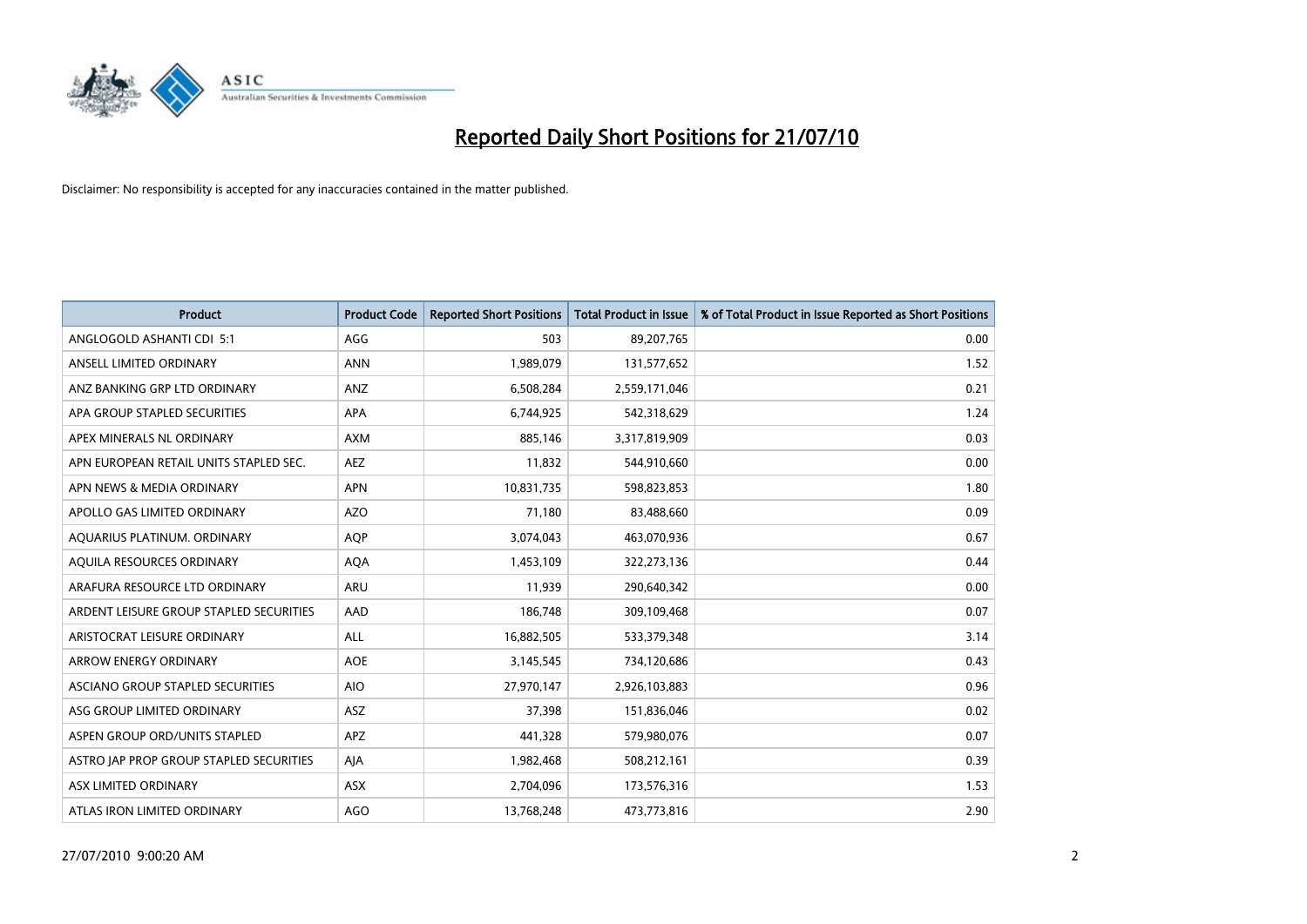

| <b>Product</b>                       | <b>Product Code</b> | <b>Reported Short Positions</b> | <b>Total Product in Issue</b> | % of Total Product in Issue Reported as Short Positions |
|--------------------------------------|---------------------|---------------------------------|-------------------------------|---------------------------------------------------------|
| AUCKLAND INTERNATION ORDINARY        | AIA                 | 54                              | 1,310,392,831                 | 0.00                                                    |
| AURORA OIL & GAS ORDINARY            | <b>AUT</b>          | 322,311                         | 253,683,676                   | 0.13                                                    |
| AUROX RESOURCES ORDINARY             | AXO                 | $\overline{2}$                  | 196,044,413                   | 0.00                                                    |
| AUSDRILL LIMITED ORDINARY            | <b>ASL</b>          | 110,333                         | 254,290,140                   | 0.04                                                    |
| AUSENCO LIMITED ORDINARY             | AAX                 | 3,471,005                       | 122,427,576                   | 2.82                                                    |
| <b>AUSTAL LIMITED ORDINARY</b>       | ASB                 | 254,860                         | 188,069,638                   | 0.12                                                    |
| AUSTAR UNITED ORDINARY               | <b>AUN</b>          | 13,106,485                      | 1,260,030,198                 | 1.03                                                    |
| AUSTBROKERS HOLDINGS ORDINARY        | <b>AUB</b>          | $\overline{2}$                  | 52,653,687                    | 0.00                                                    |
| AUSTEREO GROUP LTD. ORDINARY         | <b>AEO</b>          | 282                             | 344,798,708                   | 0.00                                                    |
| AUSTIN ENGINEERING ORDINARY          | ANG                 | 9,457                           | 69,414,403                    | 0.01                                                    |
| AUSTRALAND PROPERTY STAPLED SECURITY | <b>ALZ</b>          | 197,547                         | 576,837,197                   | 0.03                                                    |
| AUSTRALIAN AGRICULT, ORDINARY        | AAC                 | 4,887,261                       | 264,264,459                   | 1.84                                                    |
| <b>AUSTRALIAN EDUCATION UNITS</b>    | <b>AEU</b>          | 625,000                         | 134,973,383                   | 0.46                                                    |
| AUSTRALIAN INFRASTR. UNITS/ORDINARY  | <b>AIX</b>          | 425,763                         | 620,733,944                   | 0.06                                                    |
| AUSTRALIAN MINES LTD ORDINARY        | <b>AUZ</b>          | 1,400,000                       | 6,981,662,168                 | 0.02                                                    |
| AUSTRALIAN PHARM. ORDINARY           | API                 | 418,050                         | 488,115,883                   | 0.08                                                    |
| AVEXA LIMITED ORDINARY               | <b>AVX</b>          | 243,657                         | 847,688,779                   | 0.03                                                    |
| AVOCA RESOURCES ORDINARY             | <b>AVO</b>          | 11,315,530                      | 290,492,011                   | 3.90                                                    |
| AWB LIMITED ORDINARY                 | AWB                 | 10,490,364                      | 817,304,356                   | 1.29                                                    |
| AWE LIMITED ORDINARY                 | <b>AWE</b>          | 364,305                         | 521,871,941                   | 0.06                                                    |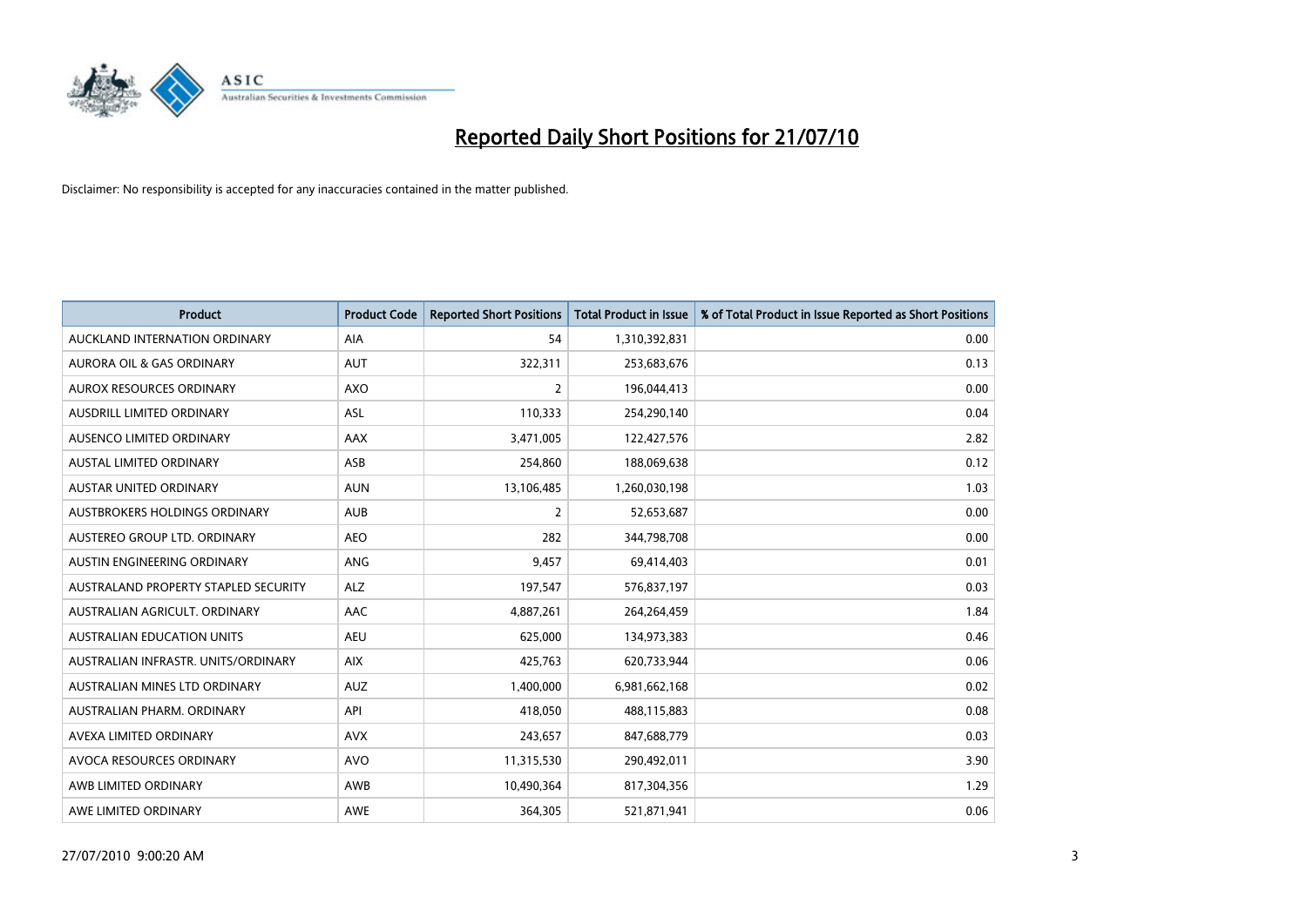

| <b>Product</b>                       | <b>Product Code</b> | <b>Reported Short Positions</b> | <b>Total Product in Issue</b> | % of Total Product in Issue Reported as Short Positions |
|--------------------------------------|---------------------|---------------------------------|-------------------------------|---------------------------------------------------------|
| AXA ASIA PACIFIC ORDINARY            | <b>AXA</b>          | 347,938                         | 2,067,095,545                 | 0.00                                                    |
| BANK OF QUEENSLAND. ORDINARY         | <b>BOO</b>          | 455,289                         | 215,681,127                   | 0.21                                                    |
| <b>BANNERMAN RESOURCES ORDINARY</b>  | <b>BMN</b>          | 348,074                         | 201,710,934                   | 0.17                                                    |
| <b>BASS STRAIT OIL CO ORDINARY</b>   | <b>BAS</b>          | 1,482                           | 291,030,250                   | 0.00                                                    |
| <b>BATAVIA MINING ORDINARY</b>       | <b>BTV</b>          | 2,500                           | 153,032,145                   | 0.00                                                    |
| <b>BAUXITE RESOURCE LTD ORDINARY</b> | <b>BAU</b>          | 44.797                          | 234,379,896                   | 0.02                                                    |
| <b>BC IRON LIMITED ORDINARY</b>      | <b>BCI</b>          | 14,232                          | 83,911,000                    | 0.01                                                    |
| BEACH ENERGY LIMITED ORDINARY        | <b>BPT</b>          | 3,247,273                       | 1,092,548,972                 | 0.30                                                    |
| BENDIGO AND ADELAIDE ORDINARY        | <b>BEN</b>          | 2,179,400                       | 354,475,517                   | 0.62                                                    |
| BENDIGO MINING LTD ORDINARY          | <b>BDG</b>          | 111,751                         | 509,712,735                   | 0.02                                                    |
| BERKELEY RESOURCES ORDINARY          | <b>BKY</b>          | 5,069                           | 136,090,319                   | 0.00                                                    |
| <b>BHP BILLITON LIMITED ORDINARY</b> | <b>BHP</b>          | 36,499,605                      | 3,356,081,497                 | 1.04                                                    |
| <b>BILLABONG ORDINARY</b>            | <b>BBG</b>          | 5,853,093                       | 253,122,552                   | 2.34                                                    |
| <b>BIOTA HOLDINGS ORDINARY</b>       | <b>BTA</b>          | 1,586,859                       | 179,244,153                   | 0.90                                                    |
| <b>BISALLOY STEEL ORDINARY</b>       | <b>BIS</b>          | 84,480                          | 216,455,965                   | 0.04                                                    |
| BKI INVESTMENT LTD ORDINARY          | <b>BKI</b>          | 508                             | 418,566,158                   | 0.00                                                    |
| <b>BLACKTHORN RESOURCES ORDINARY</b> | <b>BTR</b>          | 35,848                          | 106,885,300                   | 0.03                                                    |
| BLUESCOPE STEEL LTD ORDINARY         | <b>BSL</b>          | 14,156,015                      | 1,823,322,017                 | 0.75                                                    |
| <b>BOART LONGYEAR ORDINARY</b>       | <b>BLY</b>          | 2,922,163                       | 461,163,412                   | 0.63                                                    |
| <b>BOOM LOGISTICS ORDINARY</b>       | <b>BOL</b>          | 337,999                         | 460,795,156                   | 0.07                                                    |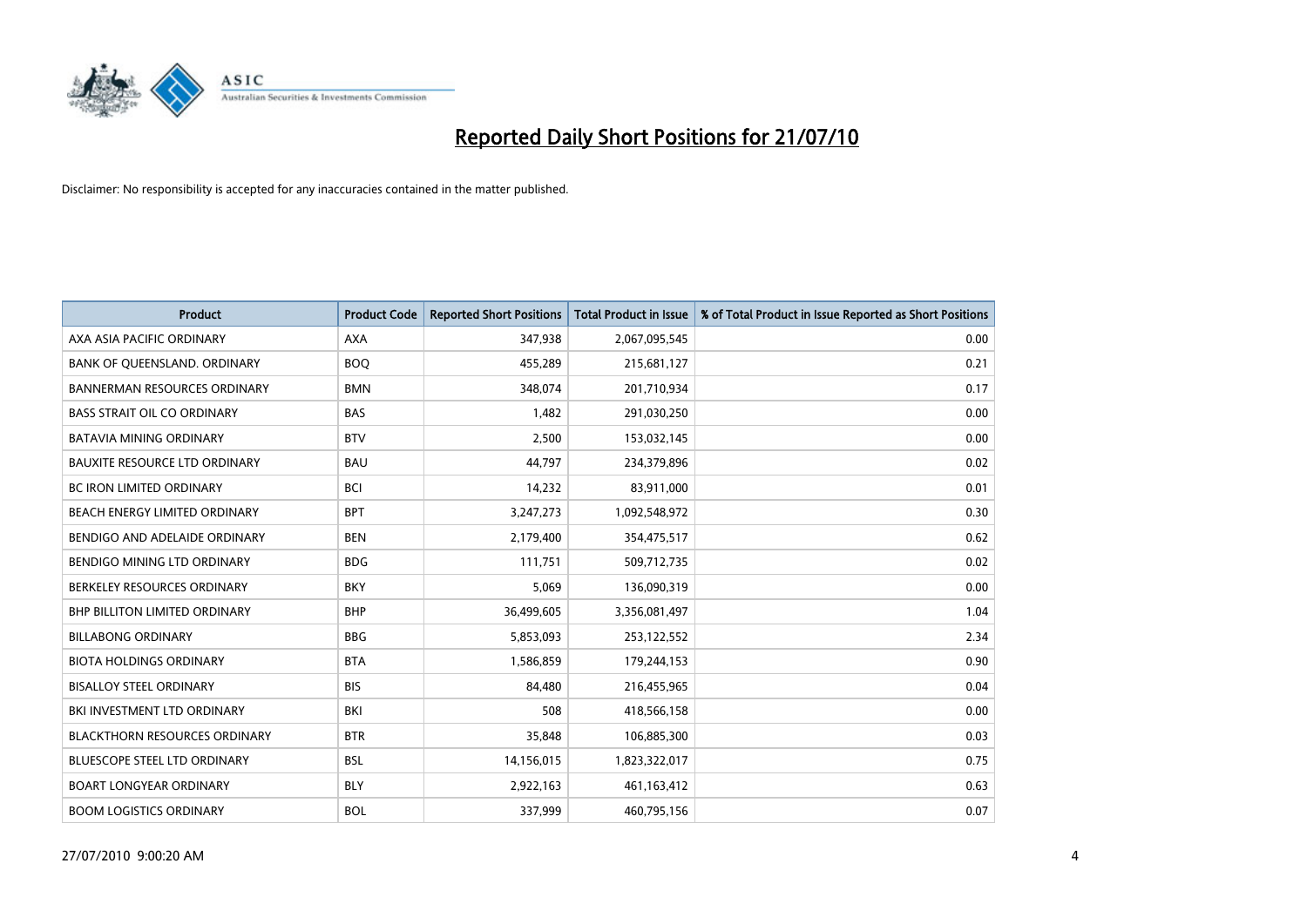

| <b>Product</b>                           | <b>Product Code</b> | <b>Reported Short Positions</b> | <b>Total Product in Issue</b> | % of Total Product in Issue Reported as Short Positions |
|------------------------------------------|---------------------|---------------------------------|-------------------------------|---------------------------------------------------------|
| <b>BORAL LIMITED, ORDINARY</b>           | <b>BLD</b>          | 14,046,109                      | 598,952,998                   | 2.36                                                    |
| BOTSWANA METALS LTD ORDINARY             | <b>BML</b>          | 7,000                           | 106,087,760                   | 0.01                                                    |
| <b>BOW ENERGY LIMITED ORDINARY</b>       | <b>BOW</b>          | 3,340,326                       | 280,607,187                   | 1.19                                                    |
| <b>BRADKEN LIMITED ORDINARY</b>          | <b>BKN</b>          | 634,749                         | 138,747,494                   | 0.46                                                    |
| <b>BRAMBLES LIMITED ORDINARY</b>         | <b>BXB</b>          | 9,329,396                       | 1,422,229,707                 | 0.65                                                    |
| <b>BRAVURA SOLUTIONS ORDINARY</b>        | <b>BVA</b>          | 1,252,779                       | 648,127,461                   | 0.19                                                    |
| BREVILLE GROUP LTD ORDINARY              | <b>BRG</b>          | 2,740                           | 129,515,322                   | 0.00                                                    |
| BRICKWORKS LIMITED ORDINARY              | <b>BKW</b>          | 15,102                          | 147,235,904                   | 0.01                                                    |
| <b>BROCKMAN RESOURCES ORDINARY</b>       | <b>BRM</b>          | 176,860                         | 141,488,151                   | 0.12                                                    |
| BT INVESTMENT MNGMNT ORDINARY            | <b>BTT</b>          | 558,252                         | 160,000,000                   | 0.35                                                    |
| <b>BUNNINGS WAREHOUSE ORDINARY UNITS</b> | <b>BWP</b>          | 332,493                         | 420,711,773                   | 0.09                                                    |
| <b>BURU ENERGY ORDINARY</b>              | <b>BRU</b>          | 171,612                         | 182,769,813                   | 0.09                                                    |
| CABCHARGE AUSTRALIA ORDINARY             | CAB                 | 1,507,277                       | 120,437,014                   | 1.26                                                    |
| CALTEX AUSTRALIA ORDINARY                | <b>CTX</b>          | 5,748,492                       | 270,000,000                   | 2.14                                                    |
| <b>CAMPBELL BROTHERS ORDINARY</b>        | <b>CPB</b>          | 206,807                         | 63,517,495                    | 0.34                                                    |
| CAPE LAMBERT RES LTD ORDINARY            | <b>CFE</b>          | 326,584                         | 593,166,467                   | 0.05                                                    |
| <b>CARBON ENERGY ORDINARY</b>            | <b>CNX</b>          | 722,613                         | 609,497,650                   | 0.12                                                    |
| CARDNO LIMITED ORDINARY                  | CDD                 | 216,059                         | 90,510,461                    | 0.23                                                    |
| CARDNO LIMITED RIGHTS 26-JUL-10          | <b>CDDR</b>         | 7,881                           | 15,085,077                    | 0.05                                                    |
| CARNARVON PETROLEUM ORDINARY             | <b>CVN</b>          | 1,282,986                       | 686,759,634                   | 0.18                                                    |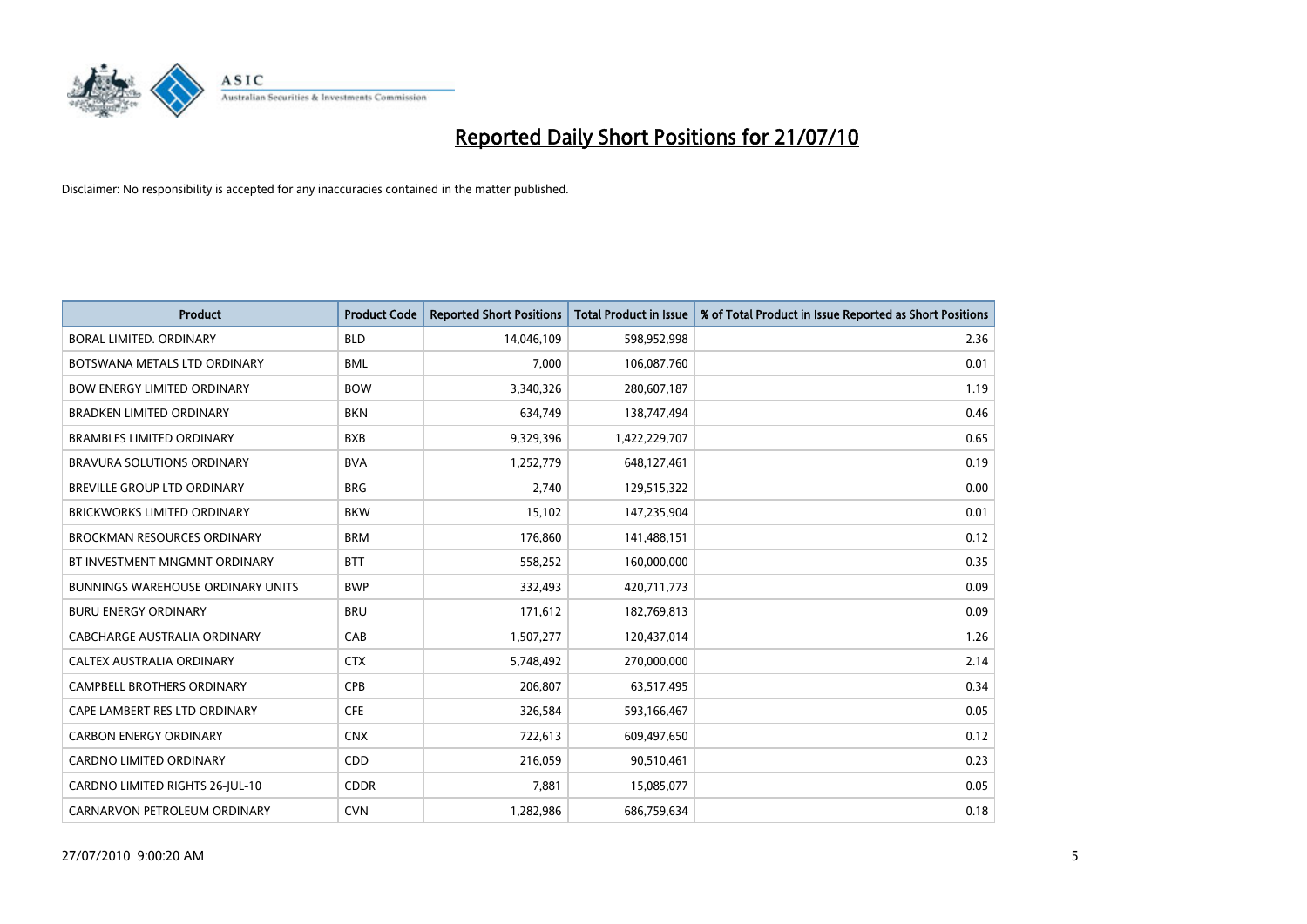

| <b>Product</b>                                | <b>Product Code</b> | <b>Reported Short Positions</b> | <b>Total Product in Issue</b> | % of Total Product in Issue Reported as Short Positions |
|-----------------------------------------------|---------------------|---------------------------------|-------------------------------|---------------------------------------------------------|
| <b>CARNEGIE WAVE ENERGY ORDINARY</b>          | <b>CWE</b>          | 83,000                          | 565,237,627                   | 0.01                                                    |
| <b>CARPATHIAN RESOURCES ORDINARY</b>          | <b>CPN</b>          | 75,000                          | 265,533,501                   | 0.03                                                    |
| CARPENTARIA EXP. LTD ORDINARY                 | CAP                 | 9,777                           | 73,141,301                    | 0.01                                                    |
| CARSALES.COM LTD ORDINARY                     | <b>CRZ</b>          | 963,899                         | 232,490,800                   | 0.41                                                    |
| CASH CONVERTERS ORD/DIV ACCESS                | CCV                 | 30,519                          | 379,761,025                   | 0.00                                                    |
| <b>CASPIAN OIL &amp; GAS ORDINARY</b>         | <b>CIG</b>          | 50,000                          | 1,331,500,513                 | 0.00                                                    |
| CATALPA RESOURCES ORDINARY                    | CAH                 | 9,550                           | 161,375,674                   | 0.01                                                    |
| <b>CEC GROUP LIMITED ORDINARY</b>             | <b>CEG</b>          | 1,750                           | 79,662,662                    | 0.00                                                    |
| <b>CELLNET GROUP ORDINARY</b>                 | <b>CLT</b>          | 1,342                           | 73,472,079                    | 0.00                                                    |
| <b>CENTENNIAL COAL ORDINARY</b>               | <b>CEY</b>          | 10,017,994                      | 395,028,737                   | 2.53                                                    |
| CENTRAL PETROLEUM ORDINARY                    | <b>CTP</b>          | 11,455                          | 907,291,115                   | 0.00                                                    |
| <b>CENTRO PROPERTIES UNITS/ORD STAPLED</b>    | <b>CNP</b>          | 323,831                         | 972,414,514                   | 0.03                                                    |
| <b>CENTRO RETAIL GROUP STAPLED SECURITIES</b> | <b>CER</b>          | 657,322                         | 2,286,399,424                 | 0.03                                                    |
| <b>CERAMIC FUEL CELLS ORDINARY</b>            | CFU                 | 164,857                         | 1,029,873,280                 | 0.02                                                    |
| CFS RETAIL PROPERTY UNITS                     | <b>CFX</b>          | 49,976,984                      | 2,510,727,671                 | 2.00                                                    |
| <b>CHALLENGER DIV.PRO. STAPLED UNITS</b>      | <b>CDI</b>          | 148,643                         | 913,426,007                   | 0.01                                                    |
| <b>CHALLENGER F.S.G.LTD ORDINARY</b>          | CGF                 | 12,758,267                      | 499,623,232                   | 2.57                                                    |
| CHALLENGER INFRAST. STAPLED UNITS             | <b>CIF</b>          | 38,420                          | 318,569,798                   | 0.01                                                    |
| <b>CHANDLER MACLEOD LTD ORDINARY</b>          | <b>CMG</b>          | 11,970                          | 421,812,960                   | 0.00                                                    |
| CHARTER HALL GROUP STAPLED US PROHIBIT.       | CHC                 | 560.088                         | 1,212,723,832                 | 0.04                                                    |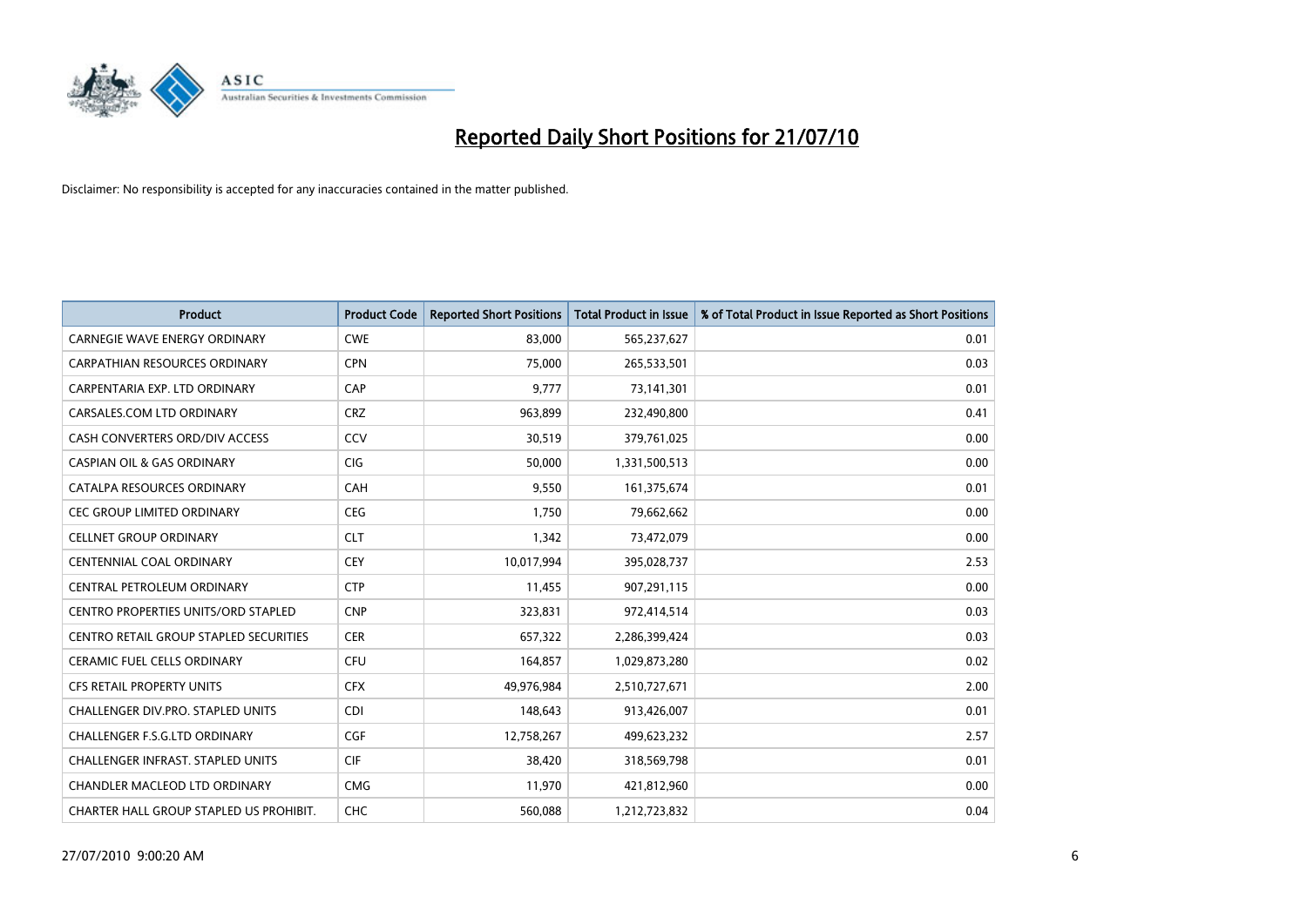

| <b>Product</b>                          | <b>Product Code</b> | <b>Reported Short Positions</b> | <b>Total Product in Issue</b> | % of Total Product in Issue Reported as Short Positions |
|-----------------------------------------|---------------------|---------------------------------|-------------------------------|---------------------------------------------------------|
| <b>CHARTER HALL OFFICE UNIT</b>         | COO                 | 1,983,473                       | 4,872,354,215                 | 0.03                                                    |
| <b>CHARTER HALL RETAIL UNITS</b>        | <b>CQR</b>          | 4,368,506                       | 1,505,216,260                 | 0.28                                                    |
| CHEMGENEX PHARMACEUT ORDINARY           | <b>CXS</b>          | 221,509                         | 283,348,870                   | 0.08                                                    |
| CITADEL RESOURCE GRP ORDINARY           | CGG                 | 8,545,969                       | 2,328,228,842                 | 0.38                                                    |
| CITIGOLD CORP LTD ORDINARY              | <b>CTO</b>          | 2,098,686                       | 908,565,634                   | 0.23                                                    |
| CLINUVEL PHARMACEUT, ORDINARY           | CUV                 | 41,277                          | 303,188,665                   | 0.01                                                    |
| <b>CLOUGH LIMITED ORDINARY</b>          | <b>CLO</b>          | 856,149                         | 768,776,269                   | 0.10                                                    |
| <b>COAL &amp; ALLIED ORDINARY</b>       | <b>CNA</b>          | 413                             | 86,584,735                    | 0.00                                                    |
| COAL OF AFRICA LTD ORDINARY             | <b>CZA</b>          | 1,096,703                       | 530,514,663                   | 0.21                                                    |
| COALSPUR MINES LTD ORDINARY             | <b>CPL</b>          | 15,528                          | 363,553,134                   | 0.00                                                    |
| COCA-COLA AMATIL ORDINARY               | <b>CCL</b>          | 3,305,339                       | 754,536,869                   | 0.42                                                    |
| <b>COCHLEAR LIMITED ORDINARY</b>        | <b>COH</b>          | 810,755                         | 56,543,401                    | 1.43                                                    |
| <b>COEUR D'ALENE MINES. CDI 1:1</b>     | <b>CXC</b>          | 3,210                           | 4,434,254                     | 0.07                                                    |
| <b>COFFEY INTERNATIONAL ORDINARY</b>    | <b>COF</b>          | 56,286                          | 129,035,760                   | 0.03                                                    |
| COMMONWEALTH BANK, ORDINARY             | CBA                 | 12,881,244                      | 1,548,737,374                 | 0.81                                                    |
| <b>COMMONWEALTH PROP ORDINARY UNITS</b> | <b>CPA</b>          | 23,838,810                      | 2,012,803,230                 | 1.18                                                    |
| <b>COMPASS RESOURCES ORDINARY</b>       | <b>CMR</b>          | 101,480                         | 147,402,920                   | 0.07                                                    |
| <b>COMPUTERSHARE LTD ORDINARY</b>       | CPU                 | 3,765,620                       | 555,664,059                   | 0.66                                                    |
| <b>CONNECTEAST GROUP STAPLED</b>        | <b>CEU</b>          | 30,018,641                      | 3,940,145,951                 | 0.78                                                    |
| CONQUEST MINING ORDINARY                | CQT                 | 442,266                         | 353,151,103                   | 0.12                                                    |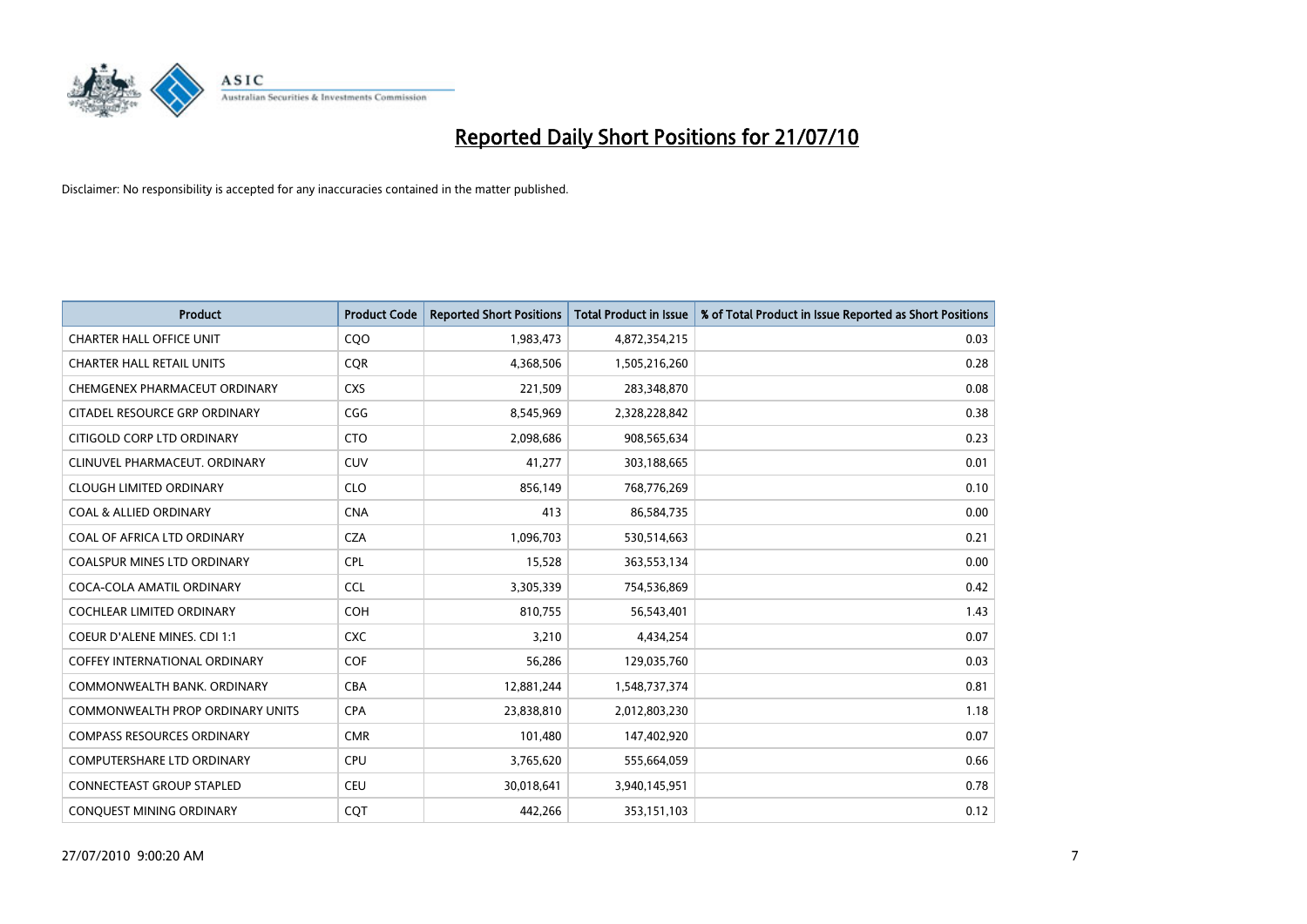

| <b>Product</b>                           | <b>Product Code</b> | <b>Reported Short Positions</b> | Total Product in Issue | % of Total Product in Issue Reported as Short Positions |
|------------------------------------------|---------------------|---------------------------------|------------------------|---------------------------------------------------------|
| CONSOLIDATED MEDIA, ORDINARY             | <b>CMJ</b>          | 4,706,502                       | 620,709,233            | 0.76                                                    |
| CONTANGO MICROCAP ORDINARY               | <b>CTN</b>          | 7,500                           | 150,088,688            | 0.00                                                    |
| <b>COOPER ENERGY LTD ORDINARY</b>        | <b>COE</b>          | 14,860                          | 292,576,001            | 0.01                                                    |
| COPPER STRIKE LTD ORDINARY               | <b>CSE</b>          | 714                             | 116,455,571            | 0.00                                                    |
| <b>CORPORATE EXPRESS ORDINARY</b>        | <b>CXP</b>          | 92,231                          | 169,366,966            | 0.05                                                    |
| <b>COUNT FINANCIAL ORDINARY</b>          | COU                 | 1,500,692                       | 258,835,269            | 0.58                                                    |
| <b>CRANE GROUP LIMITED ORDINARY</b>      | <b>CRG</b>          | 3,870,091                       | 78,286,427             | 4.94                                                    |
| <b>CROMWELL GROUP STAPLED SECURITIES</b> | <b>CMW</b>          | 106,982                         | 879,834,934            | 0.01                                                    |
| CROWN LIMITED ORDINARY                   | <b>CWN</b>          | 5,297,271                       | 753,555,290            | 0.70                                                    |
| <b>CSG LIMITED ORDINARY</b>              | CSV                 | 115,447                         | 242,165,695            | 0.04                                                    |
| <b>CSL LIMITED ORDINARY</b>              | <b>CSL</b>          | 15,210,602                      | 549,692,886            | 2.74                                                    |
| <b>CSR LIMITED ORDINARY</b>              | <b>CSR</b>          | 9,376,792                       | 1,514,920,814          | 0.59                                                    |
| <b>CUDECO LIMITED ORDINARY</b>           | CDU                 | 942.905                         | 137,285,632            | 0.68                                                    |
| <b>CUSTOMERS LIMITED ORDINARY</b>        | CUS                 | 112,469                         | 135,521,531            | 0.08                                                    |
| DAVID JONES LIMITED ORDINARY             | <b>DIS</b>          | 14,074,055                      | 510,945,759            | 2.73                                                    |
| DECMIL GROUP LIMITED ORDINARY            | <b>DCG</b>          | 17,397                          | 123,654,568            | 0.01                                                    |
| DEEP YELLOW LIMITED ORDINARY             | <b>DYL</b>          | 57,609                          | 1,125,814,458          | 0.00                                                    |
| DEVINE LIMITED ORDINARY                  | <b>DVN</b>          | 1,000                           | 634,918,223            | 0.00                                                    |
| DEXUS PROPERTY GROUP STAPLED UNITS       | <b>DXS</b>          | 9,417,763                       | 4,820,821,799          | 0.20                                                    |
| DISCOVERY METALS LTD ORDINARY            | <b>DML</b>          | 4,974                           | 302,202,585            | 0.00                                                    |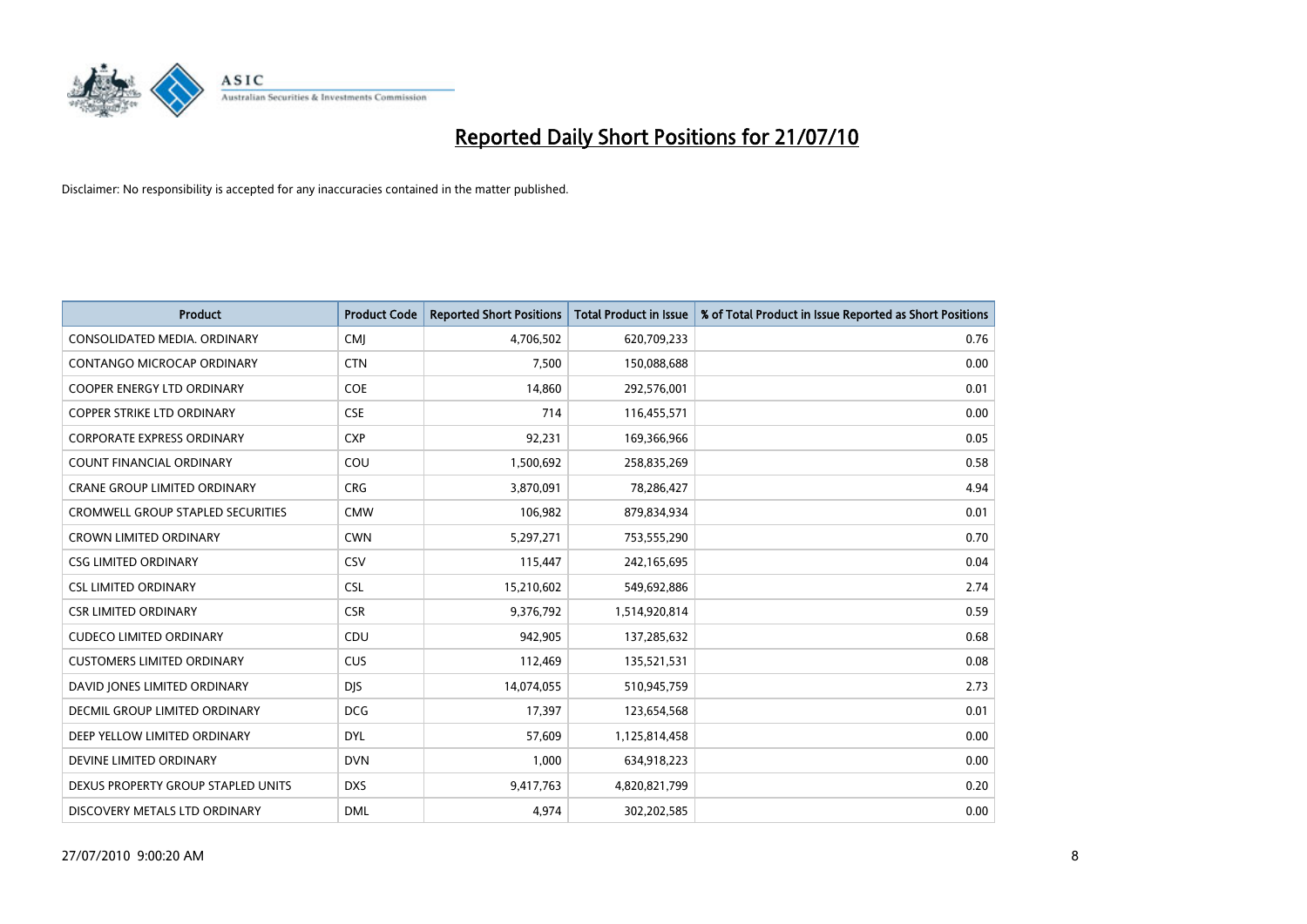

| <b>Product</b>                            | <b>Product Code</b> | <b>Reported Short Positions</b> | <b>Total Product in Issue</b> | % of Total Product in Issue Reported as Short Positions |
|-------------------------------------------|---------------------|---------------------------------|-------------------------------|---------------------------------------------------------|
| <b>DOMINION MINING ORDINARY</b>           | <b>DOM</b>          | 363,774                         | 103,327,059                   | 0.34                                                    |
| DOMINO PIZZA ENTERPR ORDINARY             | <b>DMP</b>          | 2                               | 68,280,174                    | 0.00                                                    |
| DOWNER EDI LIMITED ORDINARY               | <b>DOW</b>          | 1,749,299                       | 336,582,351                   | 0.53                                                    |
| DUET GROUP STAPLED US PROHIBIT.           | <b>DUE</b>          | 753,254                         | 870,559,400                   | 0.09                                                    |
| DULUXGROUP LIMITED ORDINARY               | <b>DLX</b>          | 556,564                         | 362,100,430                   | 0.17                                                    |
| <b>EASTERN STAR GAS ORDINARY</b>          | ESG                 | 6,798,550                       | 872,224,422                   | 0.77                                                    |
| EDT RETAIL TRUST UNITS                    | <b>EDT</b>          | 99,457                          | 4,700,290,868                 | 0.00                                                    |
| <b>ELDERS LIMITED ORDINARY</b>            | <b>ELD</b>          | 13,015,961                      | 448,598,480                   | 2.91                                                    |
| ELDORADO GOLD CORP CDI 1:1                | EAU                 | 44.726                          | 23,021,561                    | 0.19                                                    |
| ELIXIR PETROLEUM LTD ORDINARY             | <b>EXR</b>          | 324,400                         | 188,988,472                   | 0.17                                                    |
| <b>EMECO HOLDINGS ORDINARY</b>            | EHL                 | 2,141,758                       | 631,237,586                   | 0.35                                                    |
| <b>ENERGY RESOURCES ORDINARY 'A'</b>      | <b>ERA</b>          | 177,109                         | 190,737,934                   | 0.08                                                    |
| <b>ENERGY WORLD CORPOR. ORDINARY</b>      | <b>EWC</b>          | 7,138,406                       | 1,561,166,672                 | 0.44                                                    |
| <b>ENTEK ENERGY LTD ORDINARY</b>          | ETE                 | 489,903                         | 225,192,535                   | 0.22                                                    |
| <b>ENTELLECT SOLUTIONS ORDINARY</b>       | <b>ESN</b>          | 464.050                         | 1,740,334,200                 | 0.03                                                    |
| ENVESTRA LIMITED ORDINARY                 | <b>ENV</b>          | 1,232,991                       | 1,386,827,962                 | 0.09                                                    |
| EQUINOX MINERALS LTD CHESS DEPOSITARY INT | EON                 | 10,025,191                      | 707,734,878                   | 1.40                                                    |
| <b>EVEREST FINANCIAL ORDINARY</b>         | <b>EFG</b>          | 4,300                           | 251,442,316                   | 0.00                                                    |
| <b>EXTRACT RESOURCES ORDINARY</b>         | <b>EXT</b>          | 1,930,577                       | 243,252,298                   | 0.78                                                    |
| FAIRFAX MEDIA LTD ORDINARY                | <b>FXI</b>          | 277,717,588                     | 2,351,955,725                 | 11.80                                                   |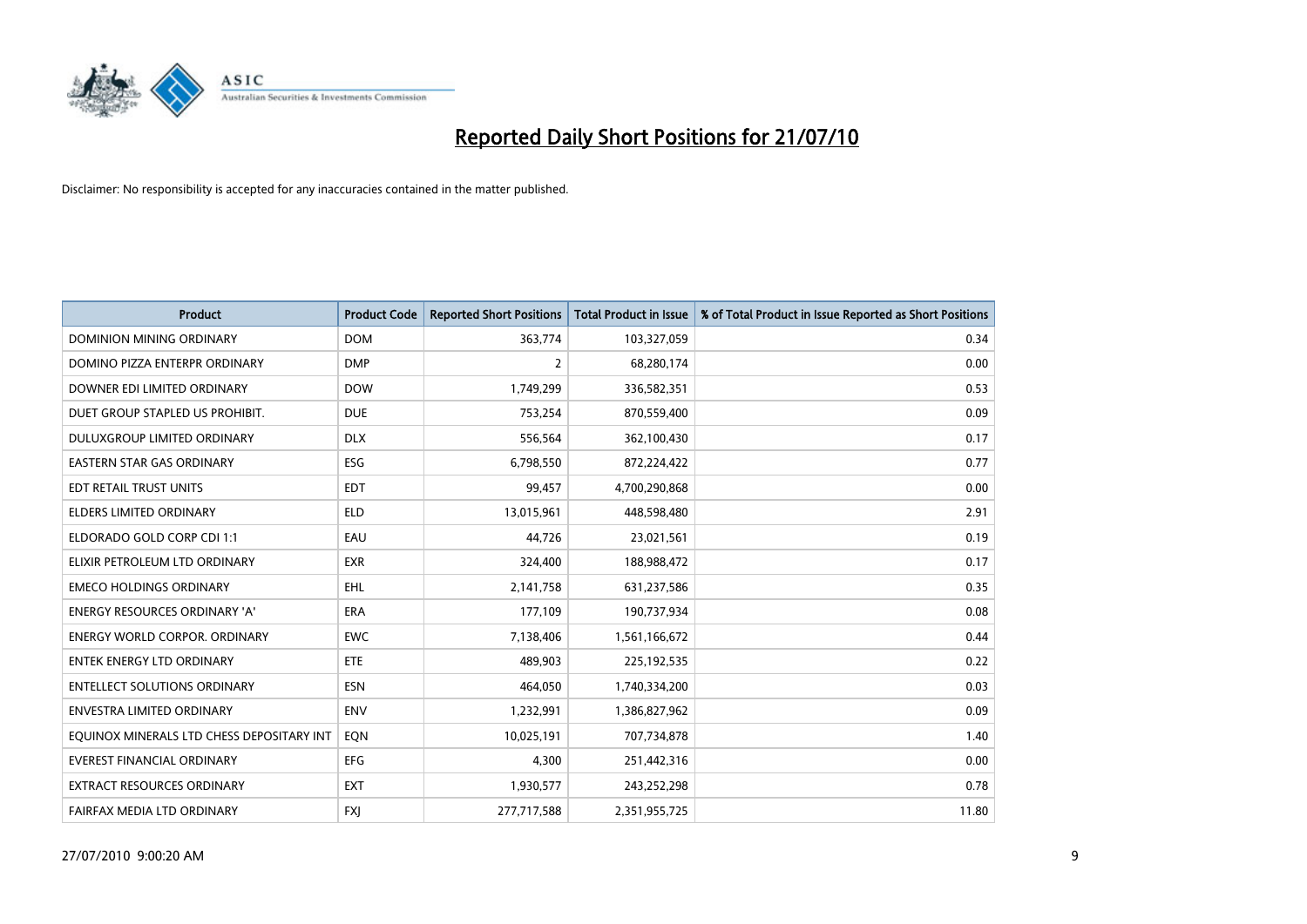

| <b>Product</b>                        | <b>Product Code</b> | <b>Reported Short Positions</b> | <b>Total Product in Issue</b> | % of Total Product in Issue Reported as Short Positions |
|---------------------------------------|---------------------|---------------------------------|-------------------------------|---------------------------------------------------------|
| <b>FANTASTIC HOLDINGS ORDINARY</b>    | <b>FAN</b>          | 3,000                           | 102,669,351                   | 0.00                                                    |
| FERRAUS LIMITED ORDINARY              | <b>FRS</b>          | 370                             | 202,695,137                   | 0.00                                                    |
| FISHER & PAYKEL APP. ORDINARY         | <b>FPA</b>          | 9,354,802                       | 724,235,162                   | 1.29                                                    |
| FISHER & PAYKEL H. ORDINARY           | <b>FPH</b>          | 1,551,859                       | 517,418,502                   | 0.30                                                    |
| FKP PROPERTY GROUP STAPLED SECURITIES | <b>FKP</b>          | 6,345,558                       | 1,166,821,398                 | 0.54                                                    |
| FLEETWOOD CORP ORDINARY               | <b>FWD</b>          | 74,233                          | 53,967,182                    | 0.14                                                    |
| <b>FLETCHER BUILDING ORDINARY</b>     | <b>FBU</b>          | 1,026,216                       | 606,946,993                   | 0.17                                                    |
| FLEXIGROUP LIMITED ORDINARY           | <b>FXL</b>          | 267,175                         | 270,818,164                   | 0.10                                                    |
| <b>FLIGHT CENTRE ORDINARY</b>         | <b>FLT</b>          | 2,749,149                       | 99,780,631                    | 2.75                                                    |
| FLINDERS MINES LTD ORDINARY           | <b>FMS</b>          | 20,752,618                      | 1,819,849,571                 | 1.15                                                    |
| FORTE ENERGY NL ORDINARY              | <b>FTE</b>          | 2,658,986                       | 580,658,031                   | 0.46                                                    |
| <b>FORTESCUE METALS GRP ORDINARY</b>  | <b>FMG</b>          | 32,606,877                      | 3,107,296,345                 | 1.02                                                    |
| <b>FOSTER'S GROUP ORDINARY</b>        | FGL                 | 6,256,562                       | 1,930,432,682                 | 0.30                                                    |
| FTD CORPORATION ORDINARY              | <b>FTD</b>          | 8,088                           | 100,421,069                   | 0.01                                                    |
| <b>FUNTASTIC LIMITED ORDINARY</b>     | <b>FUN</b>          | 322,528                         | 340,997,682                   | 0.09                                                    |
| <b>G.U.D. HOLDINGS ORDINARY</b>       | <b>GUD</b>          | 157,770                         | 65,885,213                    | 0.24                                                    |
| <b>GALAXY RESOURCES ORDINARY</b>      | <b>GXY</b>          | 62,627                          | 190,553,358                   | 0.03                                                    |
| <b>GEODYNAMICS LIMITED ORDINARY</b>   | GDY                 | 453,612                         | 292,840,219                   | 0.16                                                    |
| <b>GINDALBIE METALS LTD ORDINARY</b>  | <b>GBG</b>          | 9,111,065                       | 849,478,099                   | 1.07                                                    |
| <b>GIRALIA RESOURCES NL ORDINARY</b>  | GIR                 | 459,213                         | 178,310,170                   | 0.25                                                    |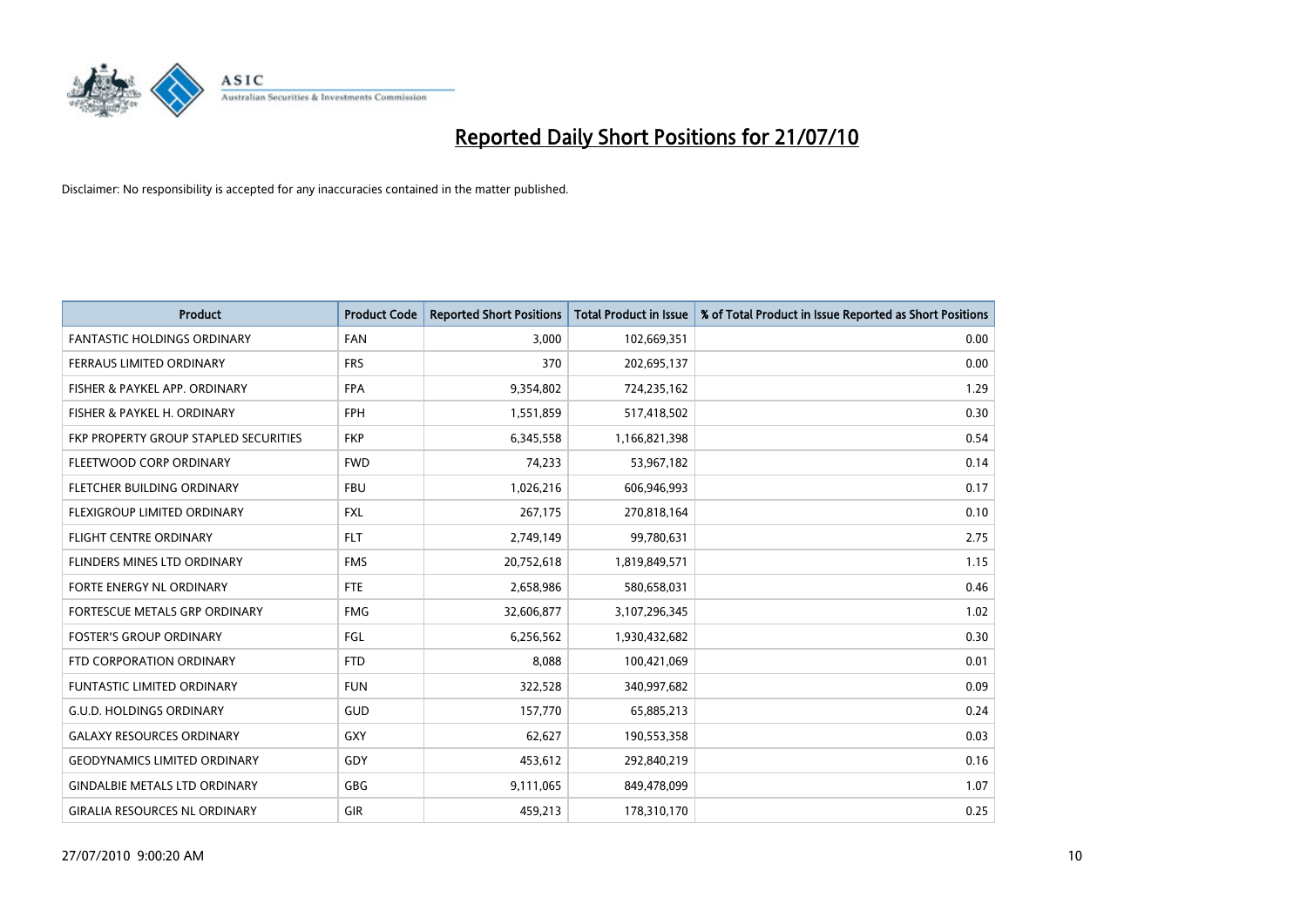

| <b>Product</b>                                   | <b>Product Code</b> | <b>Reported Short Positions</b> | <b>Total Product in Issue</b> | % of Total Product in Issue Reported as Short Positions |
|--------------------------------------------------|---------------------|---------------------------------|-------------------------------|---------------------------------------------------------|
| <b>GLOBAL MINING ORDINARY</b>                    | <b>GMI</b>          | 8.951                           | 199,725,607                   | 0.00                                                    |
| <b>GLOUCESTER COAL ORDINARY</b>                  | GCL                 | 279,845                         | 81,962,133                    | 0.35                                                    |
| <b>GME RESOURCES LTD ORDINARY</b>                | <b>GME</b>          | 800                             | 302,352,750                   | 0.00                                                    |
| <b>GOLDEN GATE PETROL ORDINARY</b>               | GGP                 | 11,538                          | 975,826,623                   | 0.00                                                    |
| <b>GOLDEN WEST RESOURCE ORDINARY</b>             | <b>GWR</b>          | 1,617                           | 164,606,127                   | 0.00                                                    |
| <b>GOODMAN FIELDER, ORDINARY</b>                 | <b>GFF</b>          | 2,592,617                       | 1,380,386,438                 | 0.19                                                    |
| <b>GOODMAN GROUP STAPLED US PROHIBIT.</b>        | <b>GMG</b>          | 6,102,761                       | 6,369,751,394                 | 0.09                                                    |
| <b>GPT GROUP STAPLED SEC.</b>                    | <b>GPT</b>          | 16,152,515                      | 1,855,529,431                 | 0.86                                                    |
| <b>GRAINCORP LIMITED A CLASS ORDINARY</b>        | <b>GNC</b>          | 4,924,335                       | 198,318,900                   | 2.48                                                    |
| <b>GRANGE RESOURCES, ORDINARY</b>                | GRR                 | 1,478,000                       | 1,151,778,896                 | 0.13                                                    |
| <b>GREAT SOUTHERN LTD ORDINARY</b>               | <b>GTP</b>          | 2,294,396                       | 643,234,118                   | 0.35                                                    |
| <b>GREENLAND MIN EN LTD ORDINARY</b>             | GGG                 | 42,900                          | 249,905,308                   | 0.02                                                    |
| <b>GRYPHON MINERALS LTD ORDINARY</b>             | GRY                 | 185,111                         | 216,231,598                   | 0.09                                                    |
| <b>GUINNESS PEAT GROUP. CHESS DEPOSITARY INT</b> | <b>GPG</b>          | 55                              | 334,319,260                   | 0.00                                                    |
| <b>GUNNS LIMITED ORDINARY</b>                    | <b>GNS</b>          | 10,602,414                      | 806,734,892                   | 1.31                                                    |
| <b>GWA INTERNATIONAL ORDINARY</b>                | <b>GWT</b>          | 4,322,310                       | 301,102,514                   | 1.45                                                    |
| HARVEY NORMAN ORDINARY                           | <b>HVN</b>          | 34,896,875                      | 1,062,316,784                 | 3.29                                                    |
| HASTIE GROUP LIMITED ORDINARY                    | <b>HST</b>          | 233,840                         | 239,716,924                   | 0.10                                                    |
| HASTINGS DIVERSIFIED STAPLED SECURITY            | <b>HDF</b>          | 569,694                         | 508,158,296                   | 0.09                                                    |
| HEALTHSCOPE LIMITED ORDINARY                     | <b>HSP</b>          | 510,250                         | 317,335,186                   | 0.16                                                    |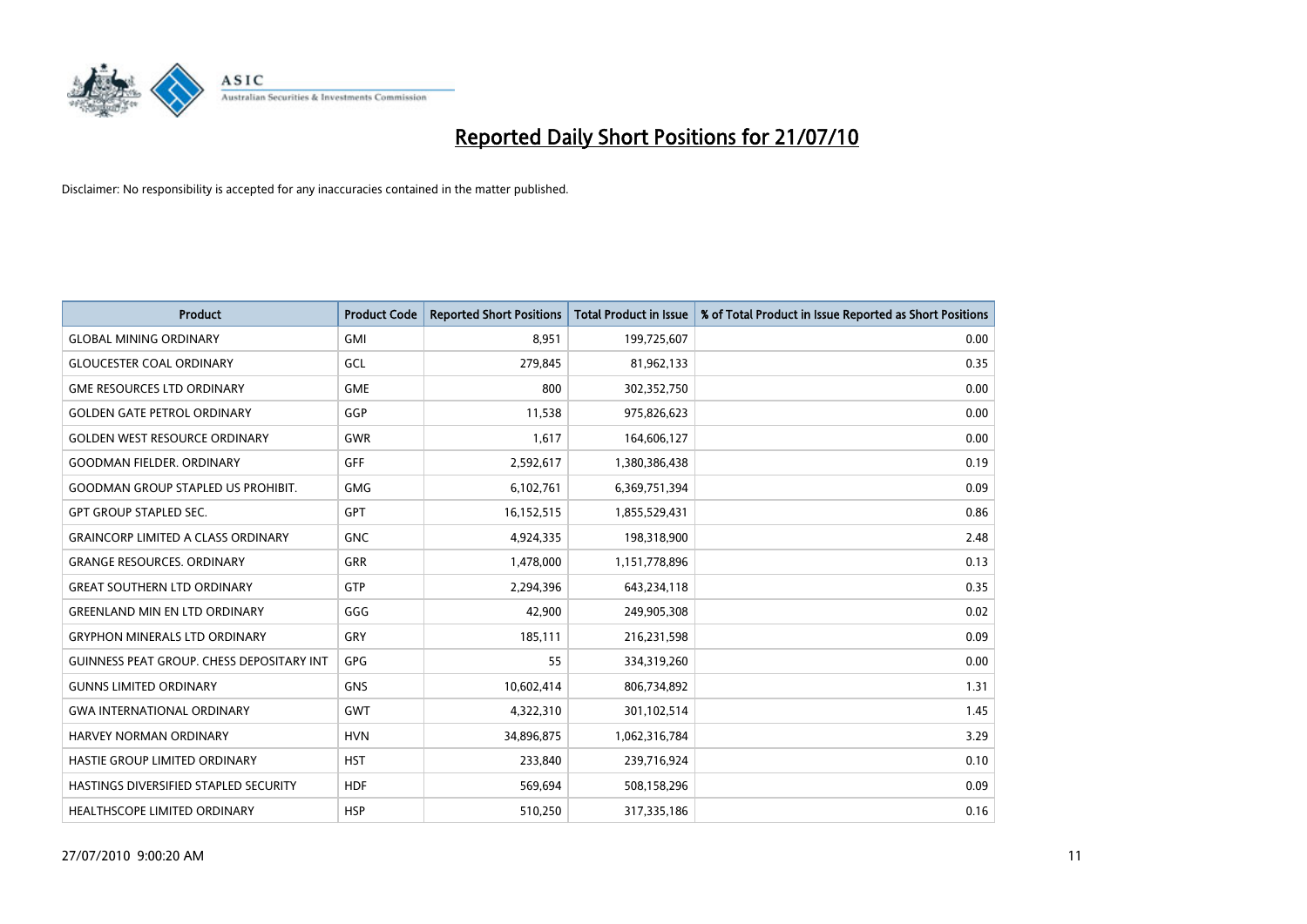

| <b>Product</b>                           | <b>Product Code</b> | <b>Reported Short Positions</b> | Total Product in Issue | % of Total Product in Issue Reported as Short Positions |
|------------------------------------------|---------------------|---------------------------------|------------------------|---------------------------------------------------------|
| <b>HEARTWARE INT INC CDI 35:1</b>        | <b>HIN</b>          | 272,008                         | 72,583,000             | 0.37                                                    |
| <b>HENDERSON GROUP CDI 1:1</b>           | HGG                 | 6,257,339                       | 565,958,113            | 1.10                                                    |
| HEA HOLDINGS LIMITED ORDINARY            | <b>HFA</b>          | 1,820,937                       | 469,330,170            | 0.38                                                    |
| HIGHLANDS PACIFIC ORDINARY               | <b>HIG</b>          | 2,382,805                       | 668,342,148            | 0.36                                                    |
| HILLGROVE RES LTD ORDINARY               | <b>HGO</b>          | 111,415                         | 481,553,890            | 0.02                                                    |
| HILLS INDUSTRIES LTD ORDINARY            | <b>HIL</b>          | 3,382,386                       | 248,219,660            | 1.35                                                    |
| HORIZON OIL LIMITED ORDINARY             | <b>HZN</b>          | 2,259,995                       | 1,126,621,515          | 0.20                                                    |
| <b>ICON ENERGY LIMITED ORDINARY</b>      | <b>ICN</b>          | 350,450                         | 439,801,394            | 0.09                                                    |
| <b>IINET LIMITED ORDINARY</b>            | <b>IIN</b>          | 113,453                         | 151,898,119            | 0.07                                                    |
| <b>ILUKA RESOURCES ORDINARY</b>          | <b>ILU</b>          | 8,559,244                       | 418,700,517            | 2.04                                                    |
| <b>IMDEX LIMITED ORDINARY</b>            | <b>IMD</b>          | 2,818                           | 195,047,128            | 0.00                                                    |
| IMF (AUSTRALIA) LTD ORDINARY             | <b>IMF</b>          | 392,943                         | 122,496,819            | 0.32                                                    |
| IMX RESOURCES LTD ORDINARY               | <b>IXR</b>          | 20,000                          | 260,252,803            | 0.01                                                    |
| <b>INCITEC PIVOT ORDINARY</b>            | IPL                 | 3,319,114                       | 1,624,932,978          | 0.21                                                    |
| <b>INDAGO RESOURCES LTD ORDINARY</b>     | <b>IDG</b>          | 8.179                           | 99,449,536             | 0.01                                                    |
| <b>INDEPENDENCE GROUP ORDINARY</b>       | <b>IGO</b>          | 300,649                         | 113,813,539            | 0.27                                                    |
| INDOPHIL RESOURCES ORDINARY              | <b>IRN</b>          | 1,252,515                       | 423,428,803            | 0.29                                                    |
| <b>INDUSTREA LIMITED ORDINARY</b>        | IDL                 | 1,316,798                       | 956,668,877            | 0.12                                                    |
| <b>INFIGEN ENERGY STAPLED SECURITIES</b> | <b>IFN</b>          | 5,120,803                       | 760,374,428            | 0.67                                                    |
| ING INDUSTRIAL FUND UNITS                | <b>IIF</b>          | 7,326,062                       | 2,592,249,647          | 0.26                                                    |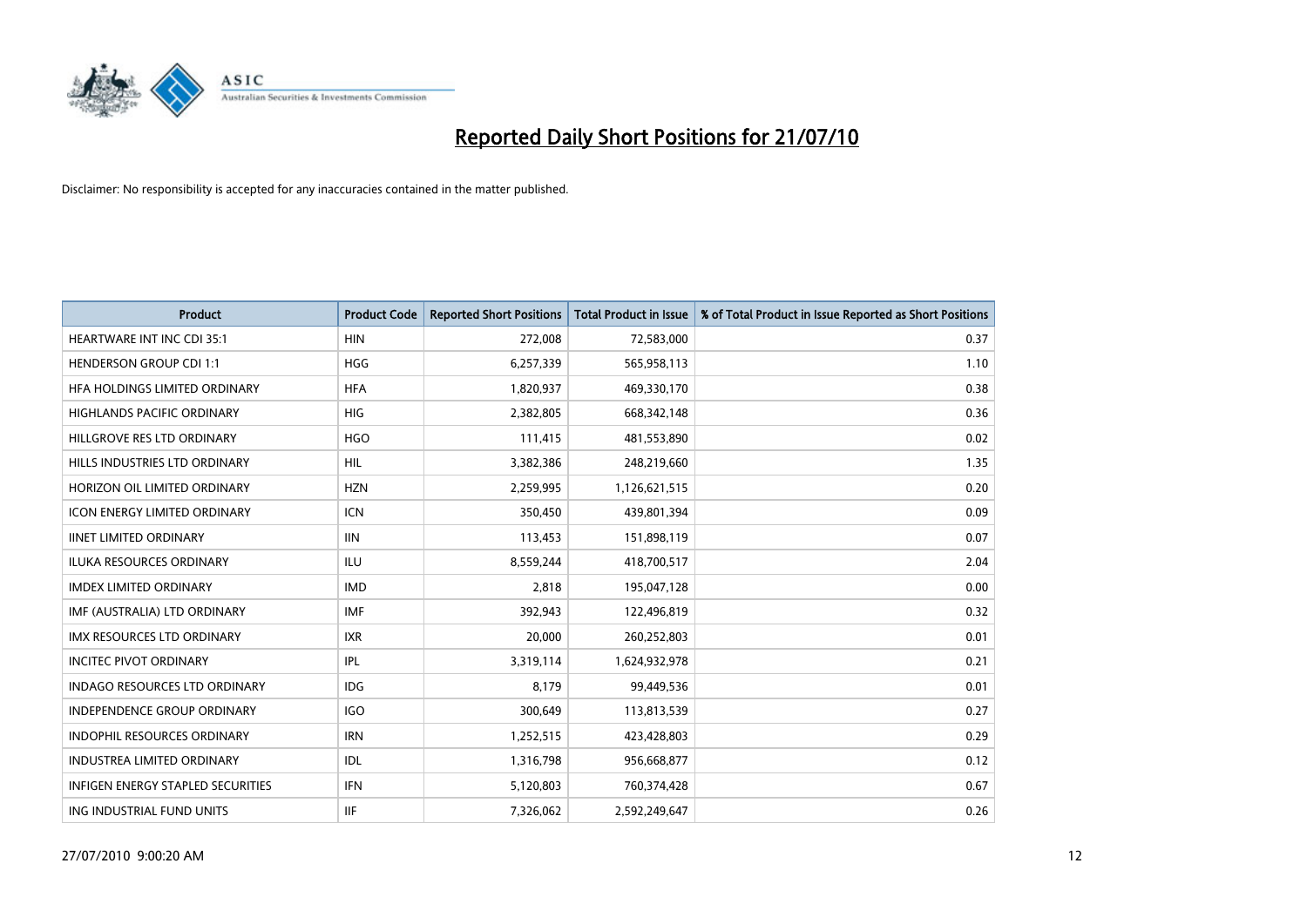

| <b>Product</b>                                  | <b>Product Code</b> | <b>Reported Short Positions</b> | Total Product in Issue | % of Total Product in Issue Reported as Short Positions |
|-------------------------------------------------|---------------------|---------------------------------|------------------------|---------------------------------------------------------|
| ING OFFICE FUND STAPLED SECURITIES              | <b>IOF</b>          | 3,249,566                       | 2,729,071,212          | 0.11                                                    |
| ING RE COM GROUP STAPLED SECURITIES             | <b>ILF</b>          | 9.075                           | 441,029,194            | 0.00                                                    |
| INNAMINCKA PETROLEUM ORDINARY                   | <b>INP</b>          | 14,205                          | 261,548,890            | 0.01                                                    |
| INSURANCE AUSTRALIA ORDINARY                    | IAG                 | 2,672,492                       | 2,078,994,021          | 0.12                                                    |
| <b>INTEGRA MINING LTD, ORDINARY</b>             | <b>IGR</b>          | 1,776,904                       | 755,792,394            | 0.23                                                    |
| <b>INTOLL GROUP STAPLED SECURITIES</b>          | <b>ITO</b>          | 1,011,327                       | 2,261,732,048          | 0.03                                                    |
| <b>INTREPID MINES ORDINARY</b>                  | <b>IAU</b>          | 97,728                          | 429,910,319            | 0.02                                                    |
| <b>INVOCARE LIMITED ORDINARY</b>                | <b>IVC</b>          | 1,122,497                       | 102,069,091            | 1.10                                                    |
| ION LIMITED ORDINARY                            | <b>ION</b>          | 164,453                         | 256,365,105            | 0.06                                                    |
| <b>IOOF HOLDINGS LTD ORDINARY</b>               | <b>IFL</b>          | 1,604,476                       | 229,794,395            | 0.67                                                    |
| <b>IRESS MARKET TECH. ORDINARY</b>              | <b>IRE</b>          | 1,330,112                       | 126,018,142            | 1.06                                                    |
| <b>IRON ORE HOLDINGS ORDINARY</b>               | <b>IOH</b>          | 34,346                          | 135,374,850            | 0.03                                                    |
| <b>ISHARES MSCI EAFE CDI 1:1</b>                | <b>IVE</b>          | 74.019                          | 590,400,000            | 0.01                                                    |
| ISHARES MSCI EM MKTS CDI 1:1                    | <b>IEM</b>          | 63,587                          | 425,700,000            | 0.01                                                    |
| <b>ISOFT GROUP LIMITED ORDINARY</b>             | <b>ISF</b>          | 13,520,166                      | 1,043,268,375          | 1.30                                                    |
| <b>IVANHOE AUSTRALIA ORDINARY</b>               | <b>IVA</b>          | 280.044                         | 70,980,953             | 0.39                                                    |
| <b>JABIRU METALS LTD ORDINARY</b>               | <b>JML</b>          | 490,181                         | 552,619,180            | 0.08                                                    |
| <b>JAMES HARDIE INDUST CHESS DEPOSITARY INT</b> | <b>IHX</b>          | 10,027,830                      | 435,438,790            | 2.29                                                    |
| <b>IAMESON RESOURCES ORDINARY</b>               | <b>JAL</b>          | 1,600,000                       | 63,885,910             | 2.50                                                    |
| <b>IB HI-FI LIMITED ORDINARY</b>                | <b>IBH</b>          | 3,804,222                       | 108,344,987            | 3.52                                                    |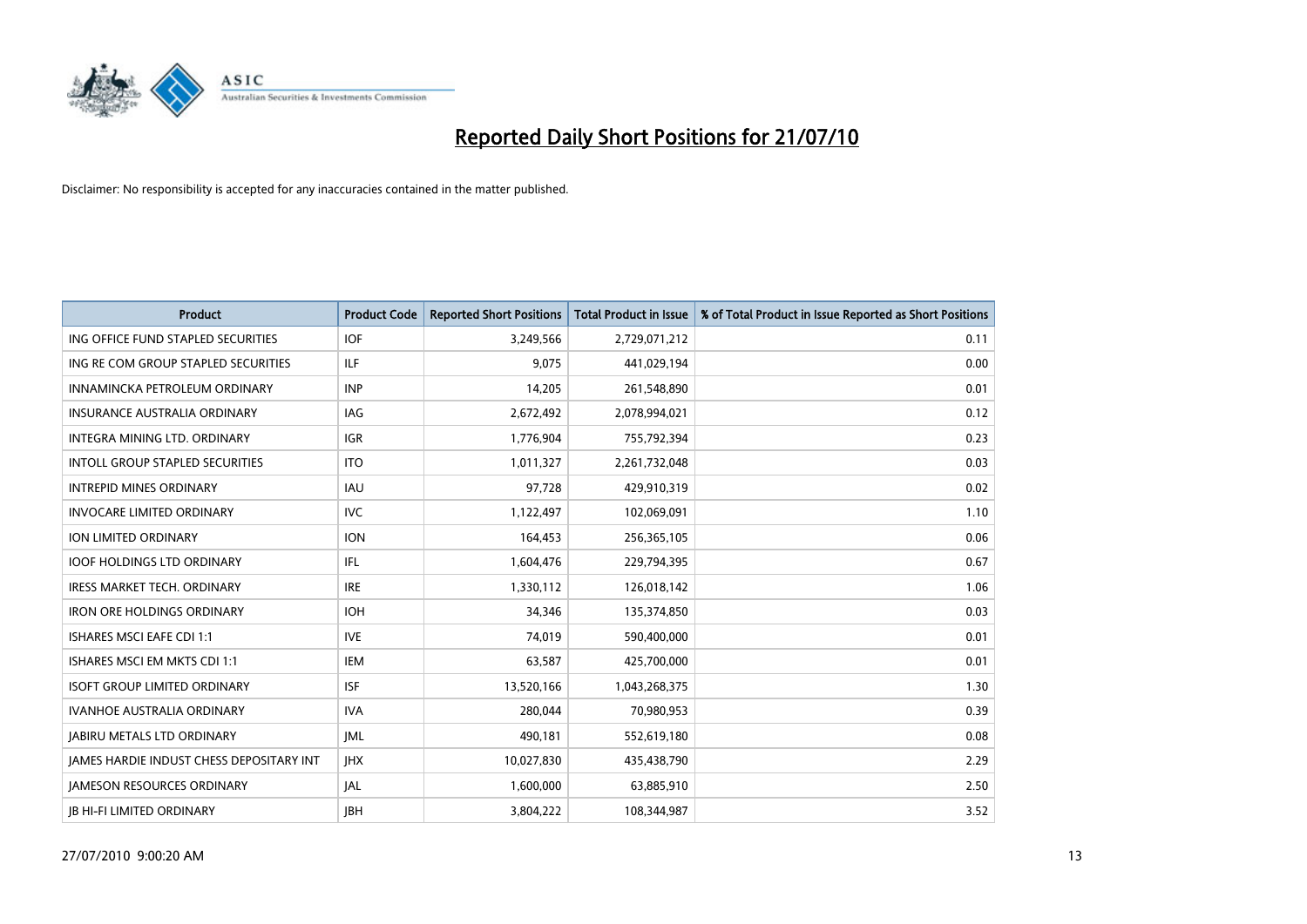

| <b>Product</b>                        | <b>Product Code</b> | <b>Reported Short Positions</b> | <b>Total Product in Issue</b> | % of Total Product in Issue Reported as Short Positions |
|---------------------------------------|---------------------|---------------------------------|-------------------------------|---------------------------------------------------------|
| <b>KAGARA LTD ORDINARY</b>            | KZL                 | 3,656,992                       | 674,489,717                   | 0.55                                                    |
| KAROON GAS AUSTRALIA ORDINARY         | <b>KAR</b>          | 142,757                         | 177,546,198                   | 0.07                                                    |
| KATHMANDU HOLD LTD ORDINARY           | <b>KMD</b>          | 1,006,626                       | 200,000,000                   | 0.50                                                    |
| <b>KEYBRIDGE CAPITAL ORDINARY</b>     | <b>KBC</b>          | 5,999                           | 172,070,564                   | 0.00                                                    |
| KIMBERLEY METALS LTD ORDINARY         | <b>KBL</b>          | 3,036                           | 94,490,816                    | 0.00                                                    |
| KINGSGATE CONSOLID, ORDINARY          | <b>KCN</b>          | 11,735                          | 100,503,783                   | 0.00                                                    |
| LEIGHTON HOLDINGS ORDINARY            | LEI                 | 2,992,708                       | 300,687,299                   | 0.97                                                    |
| LEND LEASE GROUP UNIT/ORD STAPLED     | LLC                 | 501,140                         | 565,558,754                   | 0.08                                                    |
| LIHIR GOLD LIMITED. ORDINARY          | LGL                 | 25,091,758                      | 2,368,729,935                 | 1.03                                                    |
| LINC ENERGY LTD ORDINARY              | <b>LNC</b>          | 3,807,959                       | 489,093,470                   | 0.77                                                    |
| LIQUEFIED NATURAL ORDINARY            | LNG                 | 49,738                          | 213,339,015                   | 0.03                                                    |
| LYNAS CORPORATION ORDINARY            | <b>LYC</b>          | 11,362,185                      | 1,655,499,093                 | 0.68                                                    |
| MAC SERVICES (THE) ORDINARY           | <b>MSL</b>          | 90,520                          | 165,966,692                   | 0.05                                                    |
| MACARTHUR COAL ORDINARY               | <b>MCC</b>          | 878,807                         | 254,333,109                   | 0.34                                                    |
| <b>MACMAHON HOLDINGS ORDINARY</b>     | <b>MAH</b>          | 8,197,513                       | 733,711,705                   | 1.11                                                    |
| MACO ATLAS ROADS GRP ORDINARY STAPLED | <b>MOA</b>          | 99,672                          | 452,345,907                   | 0.03                                                    |
| MACQUARIE GROUP LTD ORDINARY          | <b>MQG</b>          | 6,764,446                       | 345,486,682                   | 1.96                                                    |
| <b>MANTRA RESOURCES ORDINARY</b>      | <b>MRU</b>          | 41,079                          | 130,229,188                   | 0.03                                                    |
| MAP GROUP STAPLED US PROHIBIT.        | <b>MAP</b>          | 7,126,935                       | 1,861,210,782                 | 0.38                                                    |
| <b>MARION ENERGY ORDINARY</b>         | MAE                 | 374,994                         | 429,822,043                   | 0.09                                                    |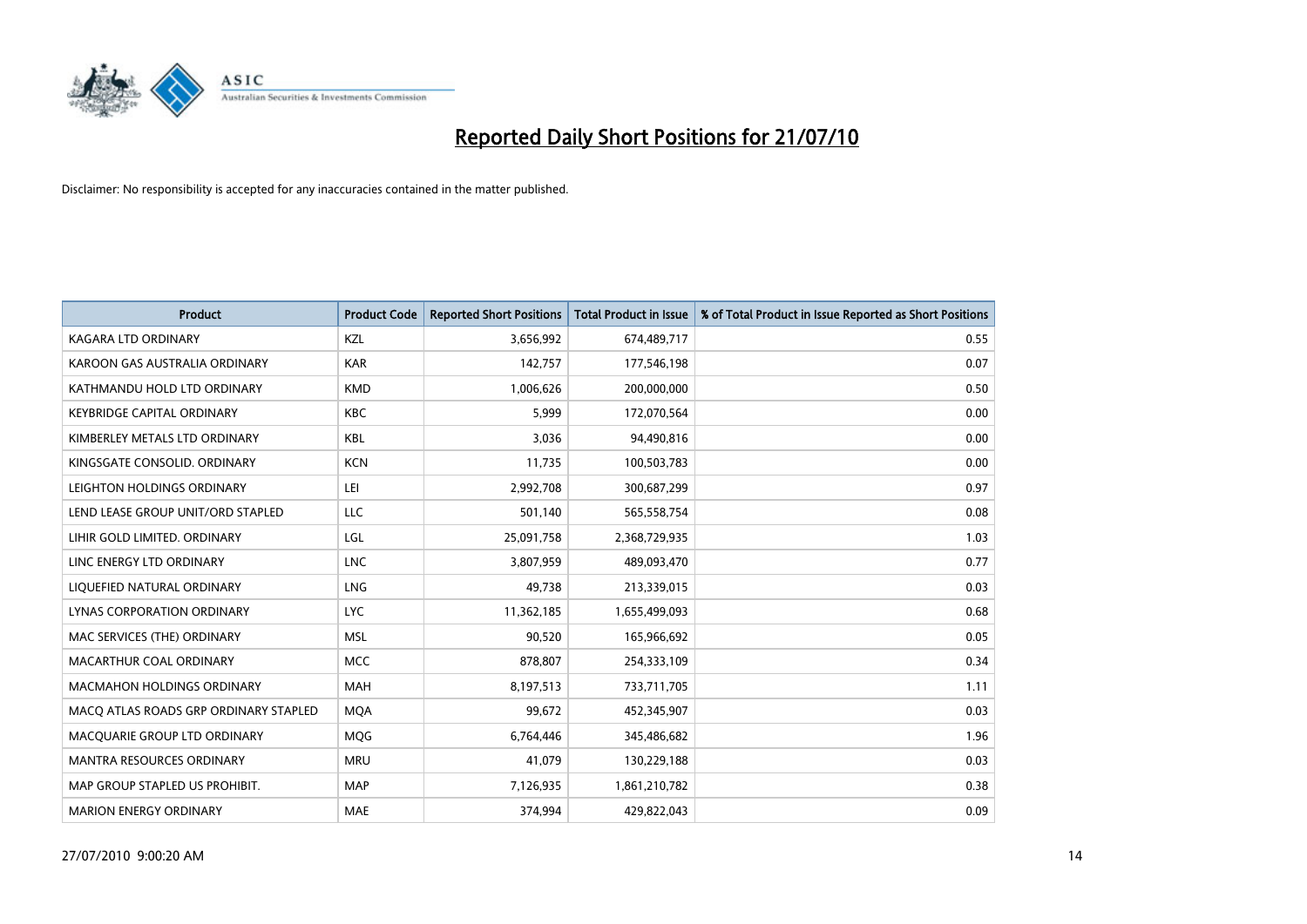

| <b>Product</b>                     | <b>Product Code</b> | <b>Reported Short Positions</b> | <b>Total Product in Issue</b> | % of Total Product in Issue Reported as Short Positions |
|------------------------------------|---------------------|---------------------------------|-------------------------------|---------------------------------------------------------|
| <b>MCPHERSON'S LTD ORDINARY</b>    | <b>MCP</b>          | 4,064                           | 71,651,758                    | 0.00                                                    |
| MEDUSA MINING LTD ORDINARY         | <b>MML</b>          | 35,615                          | 187,584,911                   | 0.01                                                    |
| MELBOURNE IT LIMITED ORDINARY      | <b>MLB</b>          | 165,304                         | 79,569,967                    | 0.21                                                    |
| MEO AUSTRALIA LTD ORDINARY         | <b>MEO</b>          | 115,473                         | 477,220,955                   | 0.02                                                    |
| <b>MERMAID MARINE ORDINARY</b>     | <b>MRM</b>          | 371,794                         | 186,844,825                   | 0.18                                                    |
| METALS X LIMITED ORDINARY          | <b>MLX</b>          | 326,940                         | 1,365,661,782                 | 0.03                                                    |
| METCASH LIMITED ORDINARY           | <b>MTS</b>          | 19,459,470                      | 765,675,951                   | 2.52                                                    |
| METGASCO LIMITED ORDINARY          | <b>MEL</b>          | 293,557                         | 249,006,674                   | 0.11                                                    |
| MICLYN EXP OFFSHR ORDINARY         | <b>MIO</b>          | 199,999                         | 271,700,000                   | 0.07                                                    |
| MINARA RESOURCES ORDINARY          | <b>MRE</b>          | 5,628,894                       | 1,167,783,517                 | 0.47                                                    |
| MINCOR RESOURCES NL ORDINARY       | <b>MCR</b>          | 2,013,472                       | 200,184,686                   | 1.01                                                    |
| MINERAL DEPOSITS ORDINARY          | <b>MDL</b>          | 1,200,499                       | 580,576,525                   | 0.19                                                    |
| MINERAL RESOURCES. ORDINARY        | <b>MIN</b>          | 286,758                         | 161,595,150                   | 0.17                                                    |
| MIRABELA NICKEL LTD ORDINARY       | <b>MBN</b>          | 6,943,211                       | 367,162,725                   | 1.89                                                    |
| MIRVAC GROUP STAPLED SECURITIES    | <b>MGR</b>          | 6,792,632                       | 3,266,304,329                 | 0.21                                                    |
| MITCHELL COMMUNITCA. ORDINARY      | <b>MCU</b>          | 19,673                          | 301,761,208                   | 0.01                                                    |
| MOLOPO ENERGY LTD ORDINARY         | <b>MPO</b>          | 247,114                         | 250,665,548                   | 0.10                                                    |
| MOLY MINES LIMITED ORDINARY        | <b>MOL</b>          | 240,697                         | 363,916,323                   | 0.07                                                    |
| <b>MONADELPHOUS GROUP ORDINARY</b> | <b>MND</b>          | 450,801                         | 86,459,327                    | 0.51                                                    |
| MORTGAGE CHOICE LTD ORDINARY       | <b>MOC</b>          | 13,879                          | 119,617,705                   | 0.01                                                    |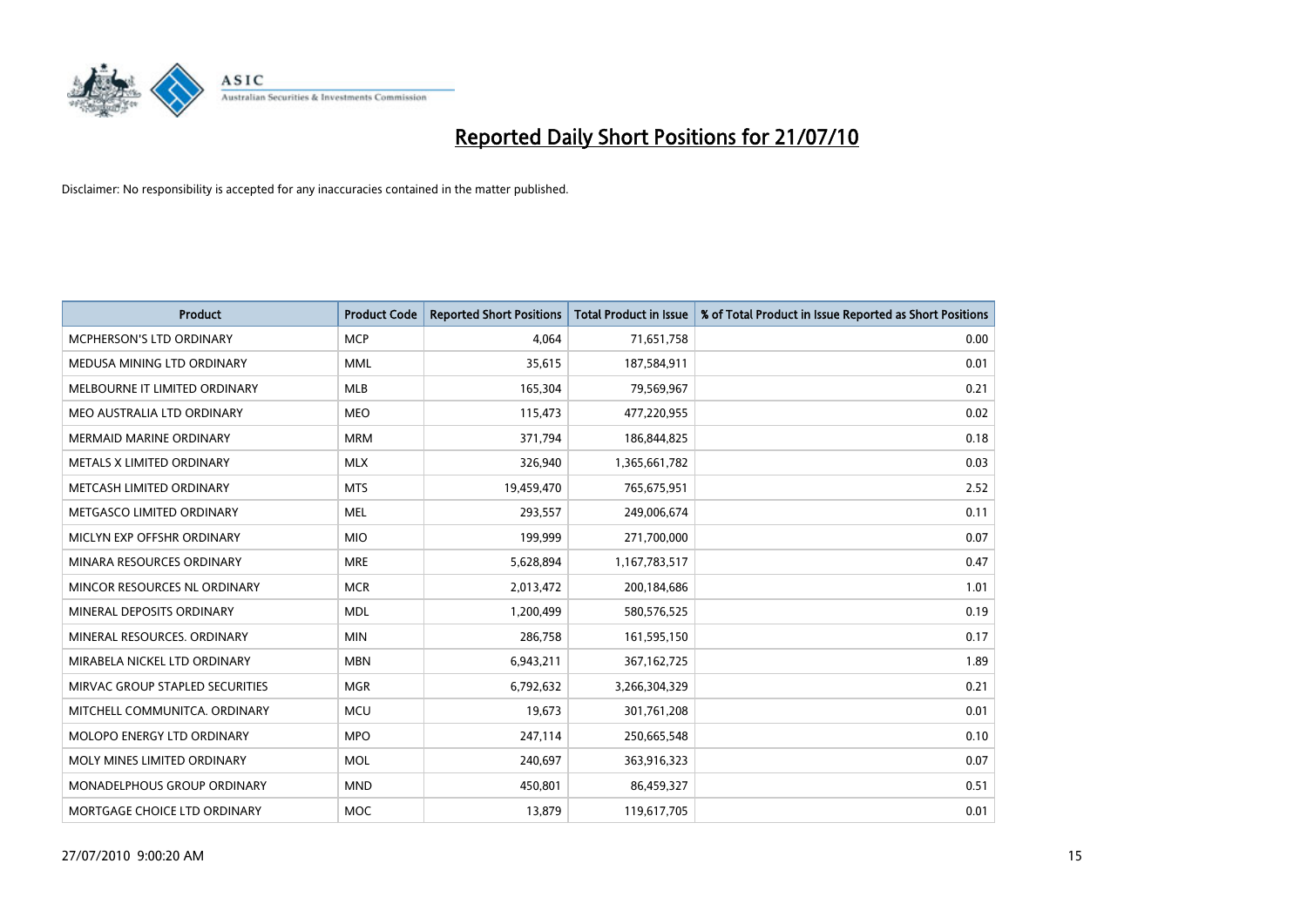

| <b>Product</b>                    | <b>Product Code</b> | <b>Reported Short Positions</b> | <b>Total Product in Issue</b> | % of Total Product in Issue Reported as Short Positions |
|-----------------------------------|---------------------|---------------------------------|-------------------------------|---------------------------------------------------------|
| MOSAIC OIL NL ORDINARY            | <b>MOS</b>          | 41,742                          | 821,710,775                   | 0.01                                                    |
| <b>MOUNT GIBSON IRON ORDINARY</b> | <b>MGX</b>          | 3,913,138                       | 1,079,570,693                 | 0.38                                                    |
| MULTIPLEX SITES SITES             | <b>MXUPA</b>        | 147                             | 4,500,000                     | 0.00                                                    |
| MURCHISON METALS LTD ORDINARY     | <b>MMX</b>          | 3,486,295                       | 435,384,268                   | 0.78                                                    |
| <b>MYER HOLDINGS LTD ORDINARY</b> | <b>MYR</b>          | 10,456,257                      | 581,517,884                   | 1.78                                                    |
| <b>MYSTATE LIMITED ORDINARY</b>   | <b>MYS</b>          | 1,400                           | 67,411,055                    | 0.00                                                    |
| NATIONAL AUST. BANK ORDINARY      | <b>NAB</b>          | 13,483,603                      | 2,133,245,479                 | 0.63                                                    |
| NATURAL FUEL LIMITED ORDINARY     | <b>NFL</b>          |                                 | 506,612,127                   | 0.00                                                    |
| NAVITAS LIMITED ORDINARY          | <b>NVT</b>          | 1,062,550                       | 342,361,526                   | 0.31                                                    |
| NEPTUNE MARINE ORDINARY           | <b>NMS</b>          | 1,057,884                       | 429,842,672                   | 0.23                                                    |
| NEW HOPE CORPORATION ORDINARY     | <b>NHC</b>          | 332,757                         | 827,730,549                   | 0.04                                                    |
| NEWCREST MINING ORDINARY          | <b>NCM</b>          | 29,476,164                      | 483,493,006                   | 6.09                                                    |
| NEWS CORP A NON-VOTING CDI        | <b>NWSLV</b>        | 462,228                         | 1,824,471,392                 | 0.02                                                    |
| NEWS CORP B VOTING CDI            | <b>NWS</b>          | 7,372,539                       | 798,520,953                   | 0.91                                                    |
| NEXBIS LIMITED ORDINARY           | <b>NBS</b>          | 63,733                          | 498,972,940                   | 0.01                                                    |
| NEXUS ENERGY LIMITED ORDINARY     | <b>NXS</b>          | 11,105,925                      | 958,061,849                   | 1.16                                                    |
| NIB HOLDINGS LIMITED ORDINARY     | <b>NHF</b>          | 4,911                           | 495,431,427                   | 0.00                                                    |
| NICK SCALI LIMITED ORDINARY       | <b>NCK</b>          | 35,846                          | 81,000,000                    | 0.04                                                    |
| NIDO PETROLEUM ORDINARY           | <b>NDO</b>          | 14,333,131                      | 1,080,658,378                 | 1.32                                                    |
| NORTHERN CREST ORDINARY           | <b>NOC</b>          | 24,345                          | 116,074,781                   | 0.02                                                    |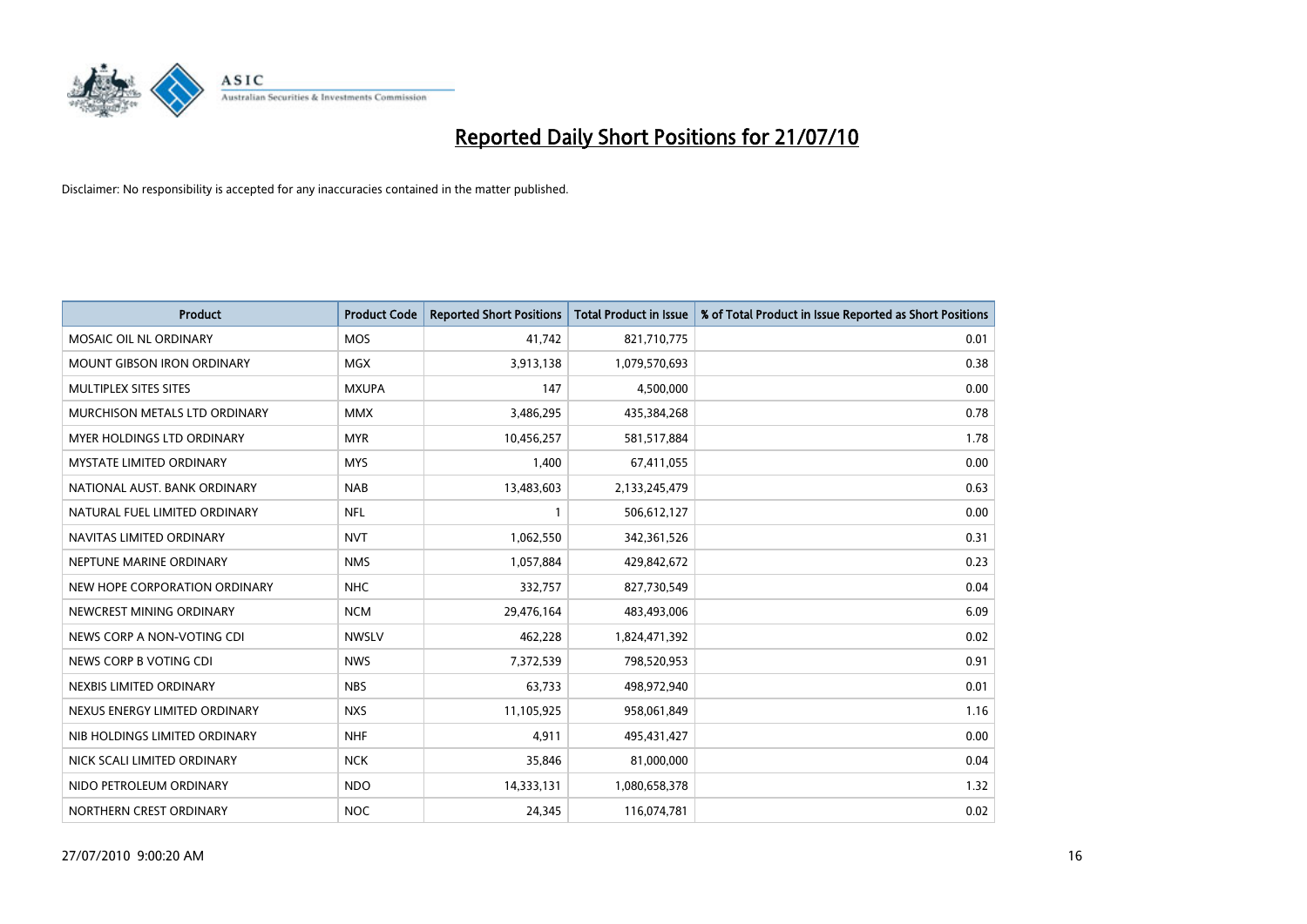

| <b>Product</b>                        | <b>Product Code</b> | <b>Reported Short Positions</b> | <b>Total Product in Issue</b> | % of Total Product in Issue Reported as Short Positions |
|---------------------------------------|---------------------|---------------------------------|-------------------------------|---------------------------------------------------------|
| NORTHERN ENERGY CORP ORDINARY         | <b>NEC</b>          | 2,200                           | 128,420,838                   | 0.00                                                    |
| NORTHERN IRON LTD ORDINARY            | <b>NFE</b>          | 794,978                         | 292,204,786                   | 0.26                                                    |
| NRW HOLDINGS LIMITED ORDINARY         | <b>NWH</b>          | 449,326                         | 251,223,000                   | 0.17                                                    |
| NUFARM LIMITED ORDINARY               | <b>NUF</b>          | 1,665,645                       | 261,775,731                   | 0.63                                                    |
| OAKTON LIMITED ORDINARY               | <b>OKN</b>          | 544,522                         | 91,987,235                    | 0.58                                                    |
| OCEANAGOLD CORP. CHESS DEPOSITARY INT | <b>OGC</b>          | 447,462                         | 228,198,170                   | 0.20                                                    |
| OCEANIA CAPITAL LTD ORDINARY          | <b>OCP</b>          | 2,500                           | 91,921,295                    | 0.00                                                    |
| OIL SEARCH LTD ORDINARY               | <b>OSH</b>          | 6,400,612                       | 1,308,279,222                 | 0.46                                                    |
| OM HOLDINGS LIMITED ORDINARY          | <b>OMH</b>          | 246,469                         | 498,485,150                   | 0.04                                                    |
| <b>ONESTEEL LIMITED ORDINARY</b>      | OST                 | 6,472,394                       | 1,331,583,166                 | 0.48                                                    |
| ORICA LIMITED ORDINARY                | ORI                 | 961,736                         | 362,100,430                   | 0.26                                                    |
| <b>ORIGIN ENERGY ORDINARY</b>         | <b>ORG</b>          | 2,995,826                       | 880,668,872                   | 0.32                                                    |
| OTTO ENERGY LIMITED ORDINARY          | <b>OEL</b>          | 109,204                         | 1,134,540,071                 | 0.01                                                    |
| OZ MINERALS ORDINARY                  | OZL                 | 66,665,970                      | 3,121,339,730                 | 2.11                                                    |
| <b>PACIFIC BRANDS ORDINARY</b>        | PBG                 | 5,526,598                       | 931,386,248                   | 0.60                                                    |
| PALADIN ENERGY LTD ORDINARY           | <b>PDN</b>          | 15,927,082                      | 717,142,802                   | 2.22                                                    |
| PAN PACIFIC PETROL. ORDINARY          | PPP                 | 21,527                          | 588,612,110                   | 0.00                                                    |
| PANAUST LIMITED ORDINARY              | <b>PNA</b>          | 11,939,433                      | 2,953,925,939                 | 0.40                                                    |
| PANORAMIC RESOURCES ORDINARY          | PAN                 | 80,554                          | 205,262,842                   | 0.03                                                    |
| PAPERLINX LIMITED ORDINARY            | <b>PPX</b>          | 17,089,749                      | 603,580,761                   | 2.80                                                    |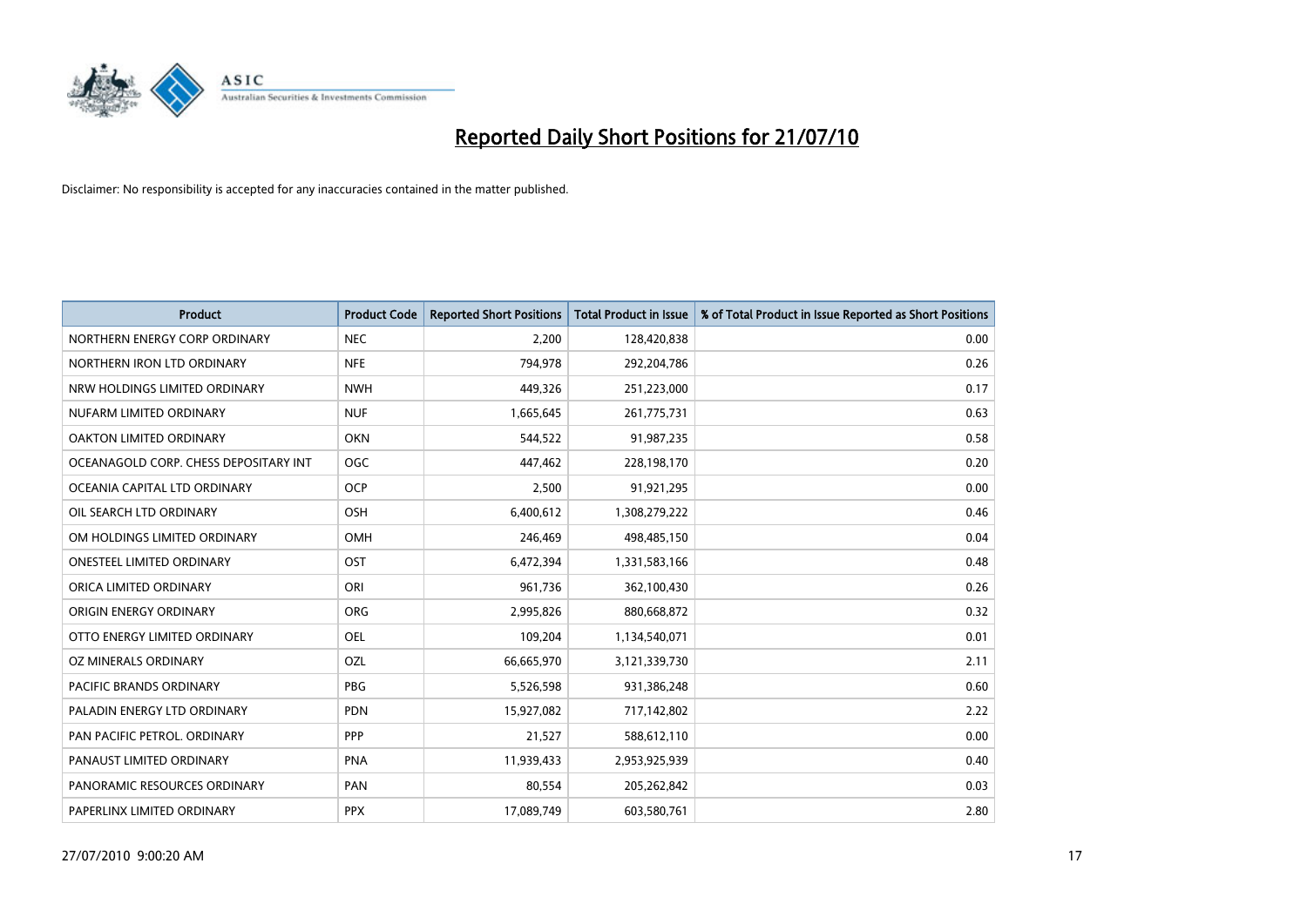

| <b>Product</b>                       | <b>Product Code</b> | <b>Reported Short Positions</b> | <b>Total Product in Issue</b> | % of Total Product in Issue Reported as Short Positions |
|--------------------------------------|---------------------|---------------------------------|-------------------------------|---------------------------------------------------------|
| PATTIES FOODS LTD ORDINARY           | PFL                 |                                 | 138,908,853                   | 0.00                                                    |
| PEET LIMITED ORDINARY                | <b>PPC</b>          | 394,525                         | 300,681,486                   | 0.13                                                    |
| PENINSULA MINERALS ORDINARY          | <b>PEN</b>          | 5,000                           | 1,628,249,898                 | 0.00                                                    |
| PERILYA LIMITED ORDINARY             | PEM                 | 538,807                         | 526,075,563                   | 0.10                                                    |
| PERPETUAL LIMITED ORDINARY           | <b>PPT</b>          | 2,355,905                       | 43,417,478                    | 5.45                                                    |
| PERSEUS MINING LTD ORDINARY          | PRU                 | 109,595                         | 419,232,088                   | 0.02                                                    |
| PETSEC ENERGY ORDINARY               | <b>PSA</b>          | 223,332                         | 231,283,622                   | 0.10                                                    |
| PHARMAXIS LTD ORDINARY               | <b>PXS</b>          | 1,363,417                       | 225,410,234                   | 0.60                                                    |
| PHOTON GROUP LTD ORDINARY            | <b>PGA</b>          | 965,265                         | 187,440,645                   | 0.51                                                    |
| PIKE RIVER COAL ORDINARY             | <b>PRC</b>          | 376,320                         | 404,971,067                   | 0.09                                                    |
| PLATINUM ASSET ORDINARY              | <b>PTM</b>          | 2,016,661                       | 561,347,878                   | 0.35                                                    |
| PLATINUM AUSTRALIA ORDINARY          | <b>PLA</b>          | 7,157,024                       | 321,130,521                   | 2.22                                                    |
| PLATINUM CAPITAL LTD ORDINARY        | <b>PMC</b>          |                                 | 162,258,814                   | 0.00                                                    |
| PMP LIMITED ORDINARY                 | <b>PMP</b>          | 1,263,865                       | 335,348,483                   | 0.38                                                    |
| PORT BOUVARD LIMITED ORDINARY        | PBD                 | 6.754                           | 593,868,294                   | 0.00                                                    |
| PREMIER INVESTMENTS ORDINARY         | <b>PMV</b>          | 81,575                          | 155,030,045                   | 0.04                                                    |
| PRIMARY HEALTH CARE ORDINARY         | PRY                 | 8,226,304                       | 491,428,342                   | 1.67                                                    |
| PRIME INFR GROUP. STAPLED SECURITIES | PIH                 | 1,369,604                       | 351,776,795                   | 0.38                                                    |
| PRIME MEDIA GRP LTD ORDINARY         | <b>PRT</b>          | 850,002                         | 366,330,303                   | 0.23                                                    |
| PRIMEAG AUSTRALIA ORDINARY           | PAG                 | 365,861                         | 150,569,976                   | 0.24                                                    |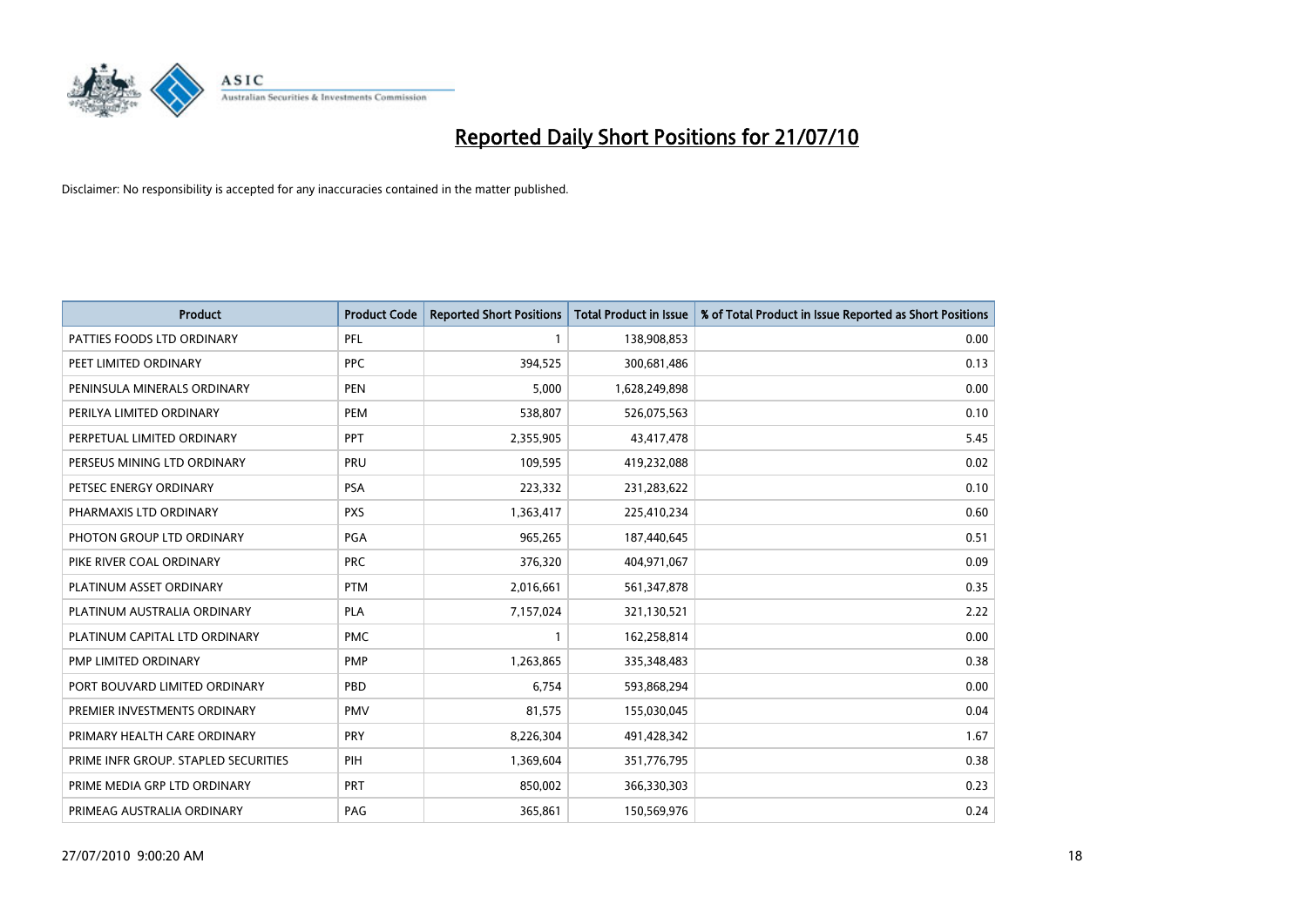

| <b>Product</b>                      | <b>Product Code</b> | <b>Reported Short Positions</b> | Total Product in Issue | % of Total Product in Issue Reported as Short Positions |
|-------------------------------------|---------------------|---------------------------------|------------------------|---------------------------------------------------------|
| PROGEN PHARMACEUTIC ORDINARY        | PGL                 | 151,596                         | 24,709,097             | 0.61                                                    |
| PROGRAMMED ORDINARY                 | <b>PRG</b>          | 301,832                         | 118,169,908            | 0.25                                                    |
| <b>PSIVIDA CORP CDI 1:1</b>         | <b>PVA</b>          | 6,878                           | 7,849,757              | 0.09                                                    |
| <b>QANTAS AIRWAYS ORDINARY</b>      | QAN                 | 5,882,393                       | 2,265,123,620          | 0.27                                                    |
| <b>QBE INSURANCE GROUP ORDINARY</b> | <b>OBE</b>          | 14,907,526                      | 1,035,064,820          | 1.43                                                    |
| RAMELIUS RESOURCES ORDINARY         | <b>RMS</b>          | 12,533                          | 291,200,265            | 0.00                                                    |
| RAMSAY HEALTH CARE ORDINARY         | <b>RHC</b>          | 600,867                         | 202,081,252            | 0.30                                                    |
| RANGE RESOURCES LTD ORDINARY        | <b>RRS</b>          | 1,100,000                       | 1,052,019,983          | 0.10                                                    |
| <b>RCR TOMLINSON ORDINARY</b>       | <b>RCR</b>          | 68,067                          | 131,860,172            | 0.05                                                    |
| <b>REA GROUP ORDINARY</b>           | <b>REA</b>          | 16,915                          | 128,439,366            | 0.01                                                    |
| RED FORK ENERGY ORDINARY            | <b>RFE</b>          | 7,696                           | 139,535,000            | 0.01                                                    |
| REDFLEX HOLDINGS ORDINARY           | <b>RDF</b>          | 26,799                          | 110,010,757            | 0.02                                                    |
| REED RESOURCES LTD ORDINARY         | <b>RDR</b>          | 268,205                         | 177,271,768            | 0.15                                                    |
| <b>REGIS RESOURCES ORDINARY</b>     | <b>RRL</b>          | 112,996                         | 401,284,125            | 0.02                                                    |
| RESMED INC CDI 10:1                 | <b>RMD</b>          | 877,448                         | 772,670,160            | 0.11                                                    |
| <b>RESOLUTE MINING ORDINARY</b>     | <b>RSG</b>          | 434,293                         | 392,586,434            | 0.11                                                    |
| <b>RESOURCE GENERATION ORDINARY</b> | <b>RES</b>          | 157,911                         | 164,412,477            | 0.10                                                    |
| REVERSE CORP LIMITED ORDINARY       | <b>REF</b>          | 25,141                          | 92,382,175             | 0.03                                                    |
| <b>RHG LIMITED ORDINARY</b>         | <b>RHG</b>          | 59,955                          | 317,910,688            | 0.01                                                    |
| RIDLEY CORPORATION ORDINARY         | <b>RIC</b>          | 53,937                          | 307,817,071            | 0.02                                                    |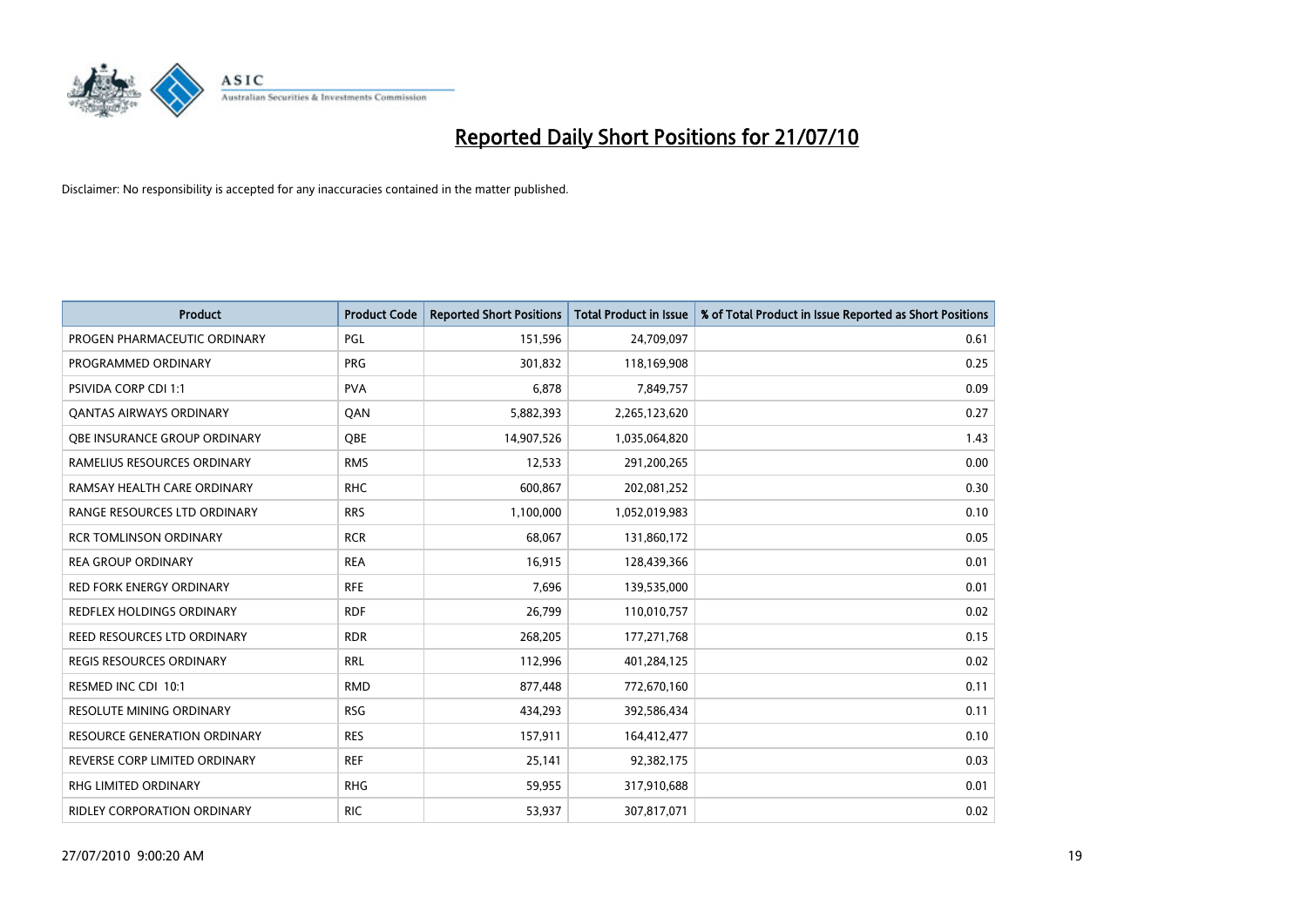

| <b>Product</b>                           | <b>Product Code</b> | <b>Reported Short Positions</b> | Total Product in Issue | % of Total Product in Issue Reported as Short Positions |
|------------------------------------------|---------------------|---------------------------------|------------------------|---------------------------------------------------------|
| RIO TINTO LIMITED ORDINARY               | <b>RIO</b>          | 13,559,799                      | 606,831,240            | 2.24                                                    |
| RIVERCITY MOTORWAY STAPLED               | <b>RCY</b>          | 3,742,254                       | 957,010,115            | 0.38                                                    |
| RIVERSDALE MINING ORDINARY               | <b>RIV</b>          | 860,734                         | 200,118,524            | 0.41                                                    |
| ROC OIL COMPANY ORDINARY                 | <b>ROC</b>          | 993,312                         | 713,154,560            | 0.15                                                    |
| SAI GLOBAL LIMITED ORDINARY              | SAI                 | 56,049                          | 159,602,639            | 0.03                                                    |
| SALMAT LIMITED ORDINARY                  | <b>SLM</b>          | 94,124                          | 159,131,983            | 0.05                                                    |
| SANDFIRE RESOURCES ORDINARY              | <b>SFR</b>          | 85,629                          | 131,084,760            | 0.05                                                    |
| <b>SANTOS LTD ORDINARY</b>               | <b>STO</b>          | 3,069,503                       | 832,561,323            | 0.36                                                    |
| SEDGMAN LIMITED ORDINARY                 | <b>SDM</b>          | 156,580                         | 205,986,681            | 0.07                                                    |
| SEEK LIMITED ORDINARY                    | <b>SEK</b>          | 2,943,976                       | 336,584,488            | 0.86                                                    |
| SENETAS CORPORATION ORDINARY             | <b>SEN</b>          | 756,999                         | 461,522,263            | 0.16                                                    |
| SERVCORP LIMITED ORDINARY                | SRV                 | 541,241                         | 98,440,807             | 0.54                                                    |
| SERVICE STREAM ORDINARY                  | <b>SSM</b>          | 344,663                         | 283,418,867            | 0.12                                                    |
| SEVEN GROUP HOLDINGS ORDINARY            | <b>SVW</b>          | 1,294,273                       | 305,410,281            | 0.42                                                    |
| SIGMA PHARMACEUTICAL ORDINARY            | <b>SIP</b>          | 11,005,357                      | 1,178,626,572          | 0.92                                                    |
| SILEX SYSTEMS ORDINARY                   | <b>SLX</b>          | 186,355                         | 149,296,747            | 0.12                                                    |
| SILVER LAKE RESOURCE ORDINARY            | <b>SLR</b>          | 136,939                         | 178,757,838            | 0.08                                                    |
| SIMS METAL MGMT LTD ORDINARY             | SGM                 | 1,702,901                       | 203,891,295            | 0.84                                                    |
| SINGAPORE TELECOMM. CHESS DEPOSITARY INT | SGT                 | 5,062,533                       | 440,346,022            | 1.16                                                    |
| SKILLED GROUP LTD ORDINARY               | <b>SKE</b>          | 185,439                         | 190,738,408            | 0.09                                                    |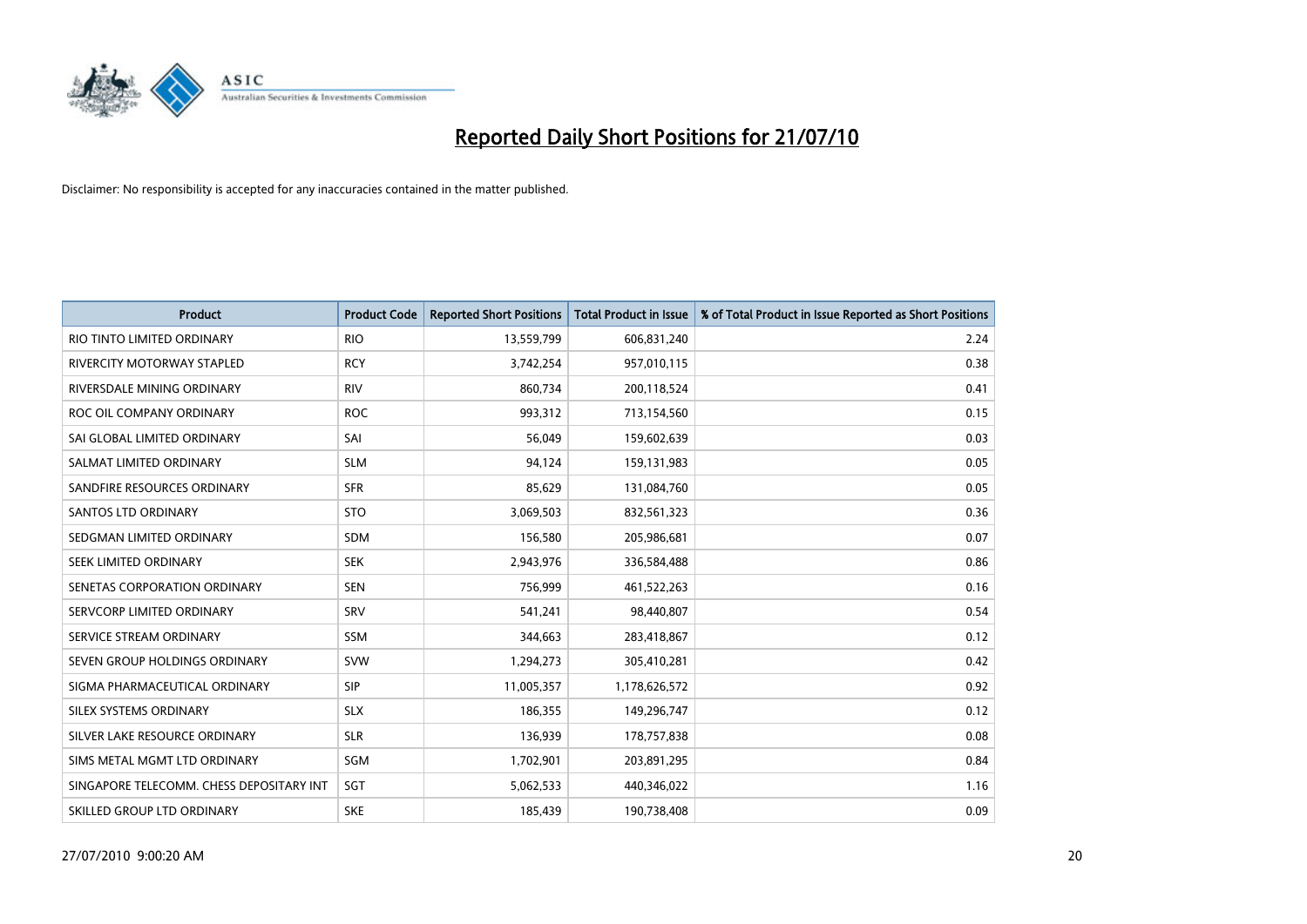

| <b>Product</b>                          | <b>Product Code</b> | <b>Reported Short Positions</b> | Total Product in Issue | % of Total Product in Issue Reported as Short Positions |
|-----------------------------------------|---------------------|---------------------------------|------------------------|---------------------------------------------------------|
| SKY CITY ENTERTAIN, ORDINARY            | <b>SKC</b>          | 7,092,872                       | 575,114,687            | 1.23                                                    |
| SKY NETWORK ORDINARY                    | <b>SKT</b>          | 648,650                         | 389,139,785            | 0.17                                                    |
| SMS MANAGEMENT, ORDINARY                | <b>SMX</b>          | 3,381                           | 66,781,500             | 0.01                                                    |
| SONIC HEALTHCARE ORDINARY               | <b>SHL</b>          | 2,126,465                       | 388,429,875            | 0.55                                                    |
| SOUL PATTINSON (W.H) ORDINARY           | SOL                 | 11,842                          | 238,640,580            | 0.00                                                    |
| SP AUSNET STAPLED SECURITIES            | <b>SPN</b>          | 2,030,542                       | 2,748,353,504          | 0.07                                                    |
| SPARK INFRASTRUCTURE STAPLED SECURITIES | SKI                 | 6,617,590                       | 1,031,911,394          | 0.63                                                    |
| SPDR 200 FUND ETF UNITS                 | <b>STW</b>          | 9,008                           | 57,528,081             | 0.02                                                    |
| SPECIALTY FASHION ORDINARY              | <b>SFH</b>          | 1,631,238                       | 190,964,693            | 0.85                                                    |
| SPHERE MINERALS LTD ORDINARY            | <b>SPH</b>          | 75,000                          | 171,348,151            | 0.04                                                    |
| SPOTLESS GROUP LTD ORDINARY             | <b>SPT</b>          | 1,007,519                       | 259,309,656            | 0.38                                                    |
| ST BARBARA LIMITED ORDINARY             | SBM                 | 20,376,157                      | 1,953,168,407          | 1.05                                                    |
| STAGING CONNECTIONS ORDINARY            | <b>STG</b>          | 2,917,189                       | 783,175,134            | 0.37                                                    |
| STH AMERICAN COR LTD ORDINARY           | SAY                 | 9,200                           | 206,832,027            | 0.00                                                    |
| STHN CROSS MEDIA ORDINARY               | <b>SXL</b>          | 206,716                         | 378,827,750            | 0.05                                                    |
| STOCKLAND UNITS/ORD STAPLED             | SGP                 | 7,328,842                       | 2,383,036,717          | 0.30                                                    |
| STRAITS RESOURCES ORDINARY              | SRL                 | 5,949,678                       | 255,203,613            | 2.32                                                    |
| <b>STW COMMUNICATIONS ORDINARY</b>      | SGN                 | 104,468                         | 364,310,964            | 0.02                                                    |
| SUNCORP-METWAY, ORDINARY                | <b>SUN</b>          | 7,970,828                       | 1,281,390,524          | 0.61                                                    |
| SUNDANCE RESOURCES ORDINARY             | <b>SDL</b>          | 17,945,301                      | 2,709,995,932          | 0.64                                                    |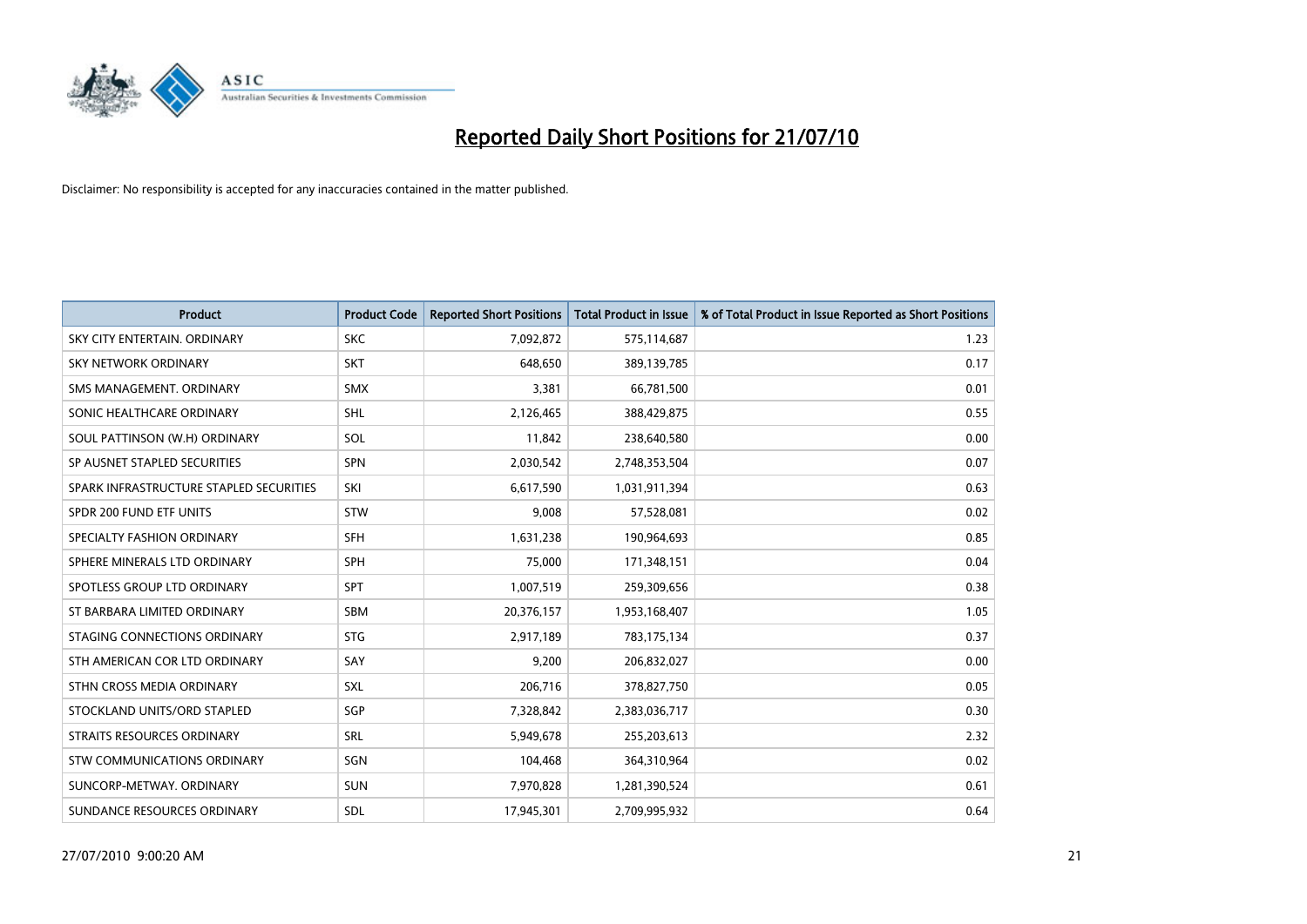

| <b>Product</b>                       | <b>Product Code</b> | <b>Reported Short Positions</b> | <b>Total Product in Issue</b> | % of Total Product in Issue Reported as Short Positions |
|--------------------------------------|---------------------|---------------------------------|-------------------------------|---------------------------------------------------------|
| SUNLAND GROUP LTD ORDINARY           | <b>SDG</b>          | 66,610                          | 251,107,692                   | 0.02                                                    |
| SUPER CHEAP AUTO GRP ORDINARY        | <b>SUL</b>          | 406,847                         | 127,532,302                   | 0.32                                                    |
| SWICK MINING ORDINARY                | <b>SWK</b>          | 1,548                           | 236,724,970                   | 0.00                                                    |
| SYMEX HOLDINGS ORDINARY              | <b>SYM</b>          | 6,633                           | 125,037,628                   | 0.01                                                    |
| TABCORP HOLDINGS LTD ORDINARY        | <b>TAH</b>          | 3,518,804                       | 612,625,759                   | 0.57                                                    |
| <b>TALENT2 INTERNATION ORDINARY</b>  | <b>TWO</b>          | $\overline{7}$                  | 140,567,607                   | 0.00                                                    |
| TAP OIL LIMITED ORDINARY             | <b>TAP</b>          | 18,016                          | 156,485,921                   | 0.01                                                    |
| TASSAL GROUP LIMITED ORDINARY        | <b>TGR</b>          | 1,829,069                       | 144,197,882                   | 1.26                                                    |
| <b>TATTS GROUP LTD ORDINARY</b>      | <b>TTS</b>          | 7,805,276                       | 1,281,937,479                 | 0.58                                                    |
| <b>TECHNOLOGY ONE ORDINARY</b>       | <b>TNE</b>          | 579                             | 300, 303, 455                 | 0.00                                                    |
| TELECOM CORPORATION ORDINARY         | <b>TEL</b>          | 44,384,097                      | 1,920,694,831                 | 2.31                                                    |
| <b>TELSTRA CORPORATION, ORDINARY</b> | <b>TLS</b>          | 69,190,843                      | 12,443,074,357                | 0.56                                                    |
| TEN NETWORK HOLDINGS ORDINARY        | <b>TEN</b>          | 7,906,441                       | 1,045,236,720                 | 0.75                                                    |
| TFS CORPORATION LTD ORDINARY         | <b>TFC</b>          | 98,929                          | 227,360,909                   | 0.04                                                    |
| THE REJECT SHOP ORDINARY             | <b>TRS</b>          | 14,114                          | 26,033,570                    | 0.05                                                    |
| THOR MINING PLC CHESS DEPOSITARY     | <b>THR</b>          | 2,307                           | 133,236,757                   | 0.00                                                    |
| THORN GROUP LIMITED ORDINARY         | <b>TGA</b>          | 2,360                           | 129,441,655                   | 0.00                                                    |
| TIMBERCORP LIMITED ORDINARY          | <b>TIM</b>          | 1,251,682                       | 352,071,429                   | 0.35                                                    |
| TISHMAN SPEYER UNITS                 | <b>TSO</b>          | 72,374                          | 338,440,904                   | 0.01                                                    |
| TNG LIMITED ORDINARY                 | <b>TNG</b>          | 4,321                           | 258,055,076                   | 0.00                                                    |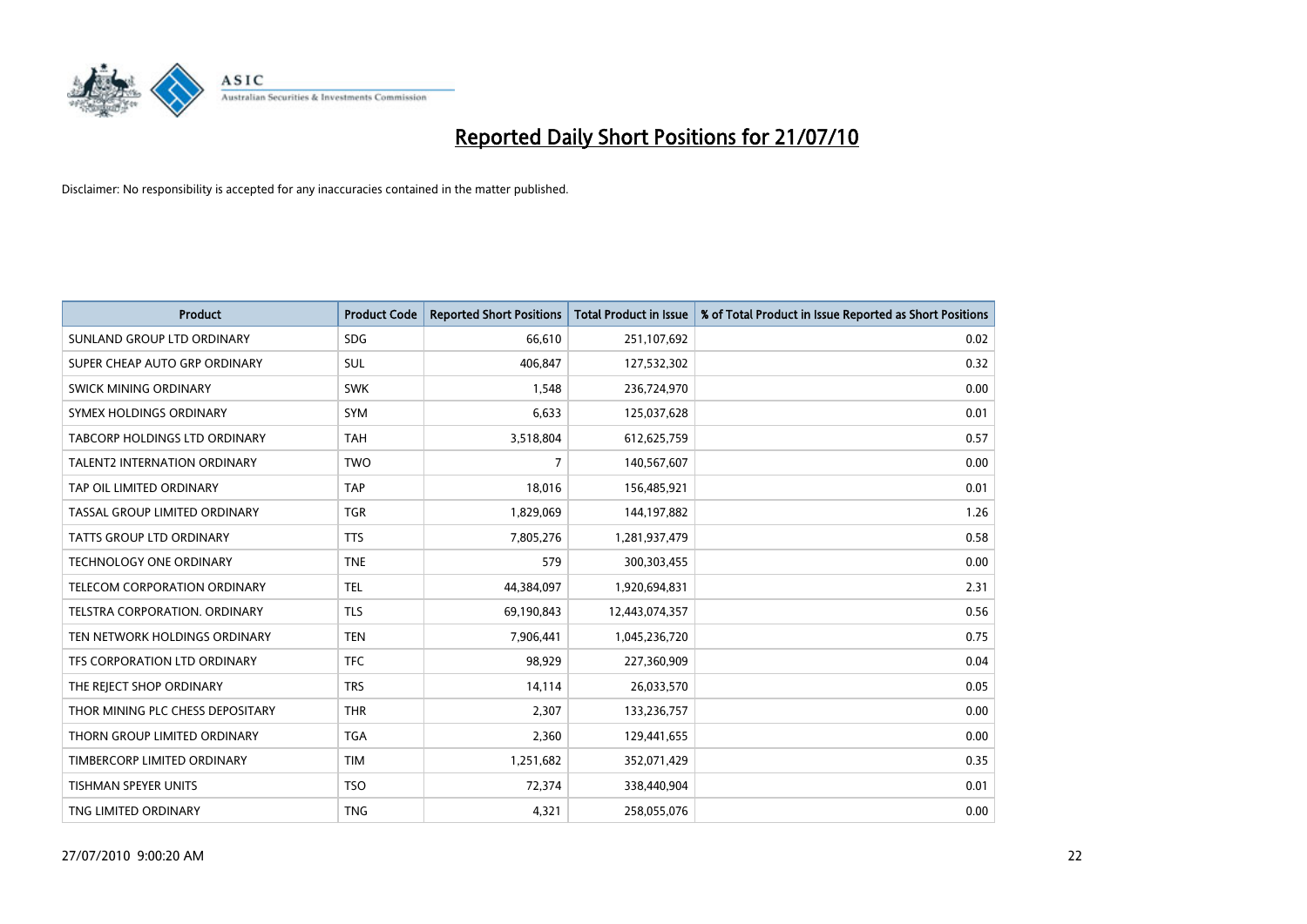

| <b>Product</b>                            | <b>Product Code</b> | <b>Reported Short Positions</b> | Total Product in Issue | % of Total Product in Issue Reported as Short Positions |
|-------------------------------------------|---------------------|---------------------------------|------------------------|---------------------------------------------------------|
| TOLL HOLDINGS LTD ORDINARY                | <b>TOL</b>          | 8,593,235                       | 702,867,609            | 1.20                                                    |
| TORO ENERGY LIMITED ORDINARY              | <b>TOE</b>          | 35.404                          | 964,936,676            | 0.00                                                    |
| <b>TOWER AUSTRALIA ORDINARY</b>           | <b>TAL</b>          | 3,449,983                       | 415,928,881            | 0.81                                                    |
| TOWER LIMITED ORDINARY                    | <b>TWR</b>          | 689,519                         | 260,631,787            | 0.26                                                    |
| <b>TOX FREE SOLUTIONS ORDINARY</b>        | <b>TOX</b>          | 90.889                          | 91,661,500             | 0.09                                                    |
| TPG TELECOM LIMITED ORDINARY              | <b>TPM</b>          | 273,187                         | 767,849,104            | 0.03                                                    |
| TRANSFIELD SERV INFR STAPLED SECURITIES   | <b>TSI</b>          | 397.979                         | 432,184,488            | 0.09                                                    |
| <b>TRANSFIELD SERVICES ORDINARY</b>       | <b>TSE</b>          | 23,750                          | 414,278,904            | 0.01                                                    |
| TRANSPACIFIC INDUST. ORDINARY             | <b>TPI</b>          | 10,186,123                      | 960,638,735            | 1.04                                                    |
| TRANSURBAN GROUP TRIPLE STAPLED SEC.      | <b>TCL</b>          | 8,203,402                       | 1,414,667,986          | 0.56                                                    |
| TRINITY GROUP STAPLED SECURITIES          | <b>TCQ</b>          | 3,419                           | 231,701,539            | 0.00                                                    |
| TROY RESOURCES NL ORDINARY                | <b>TRY</b>          | 96,599                          | 87,474,323             | 0.11                                                    |
| <b>UGL LIMITED ORDINARY</b>               | UGL                 | 3.268.741                       | 165,928,705            | 1.95                                                    |
| UNILIFE CORPORATION CDI 6:1               | <b>UNS</b>          | 42.540                          | 237,885,984            | 0.02                                                    |
| UXC LIMITED ORDINARY                      | <b>UXC</b>          | 1,050,826                       | 295,623,019            | 0.35                                                    |
| VALAD PROPERTY GROUP STAPLED US PROHIBIT. | <b>VPG</b>          | 4,569,108                       | 2,287,682,926          | 0.21                                                    |
| <b>VDM GROUP LIMITED ORDINARY</b>         | <b>VMG</b>          | 11,116                          | 195,613,088            | 0.01                                                    |
| <b>VENTURE MINERALS ORDINARY</b>          | <b>VMS</b>          | 6,500                           | 168, 163, 334          | 0.00                                                    |
| <b>VILLAGE ROADSHOW LTD ORDINARY</b>      | <b>VRL</b>          | 500,682                         | 114,217,649            | 0.44                                                    |
| VILLAGE ROADSHOW LTD 'A' CLASS PREFERENCE | <b>VRLPA</b>        | 19,557                          | 52,235,451             | 0.04                                                    |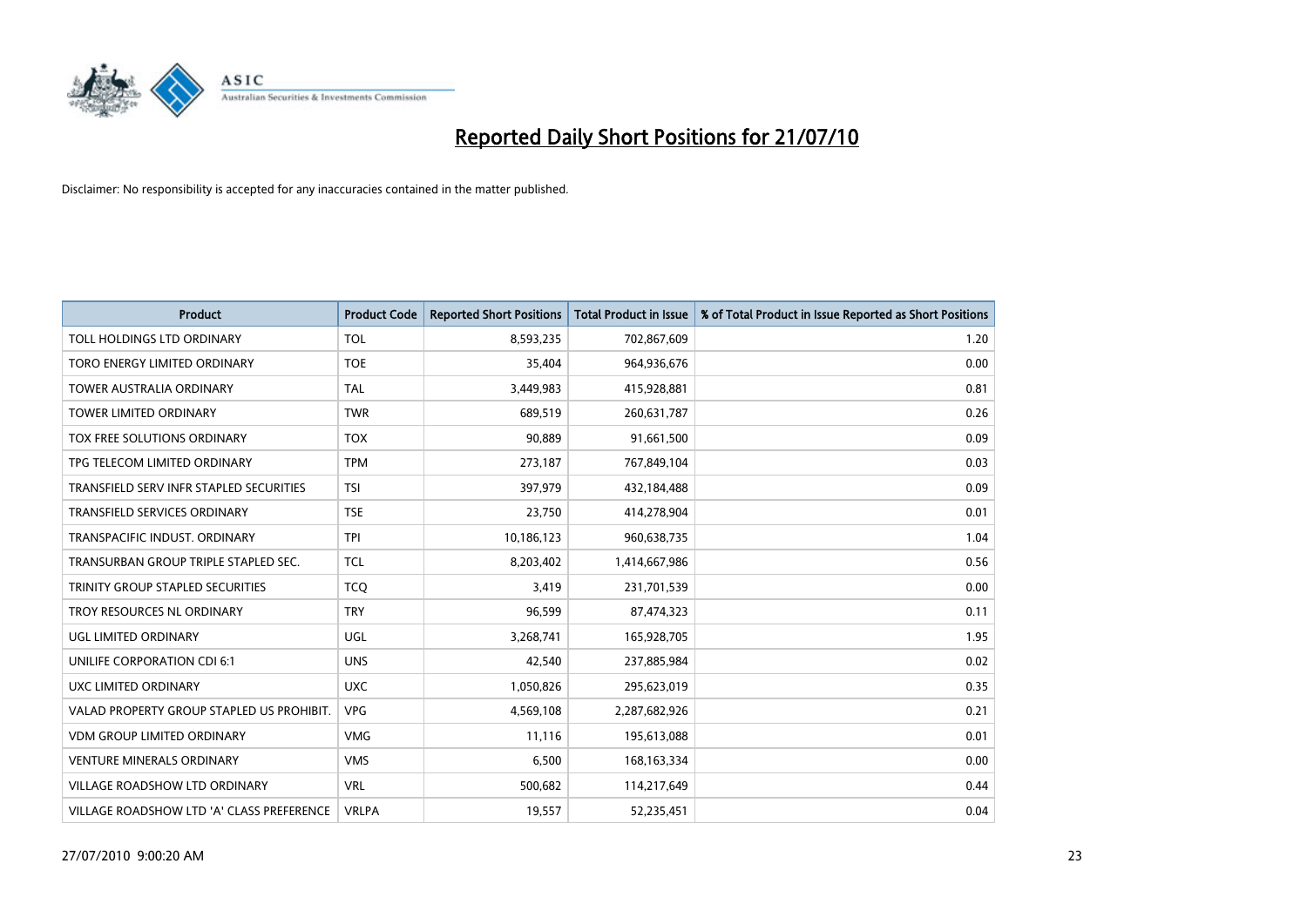

| <b>Product</b>                         | <b>Product Code</b> | <b>Reported Short Positions</b> | <b>Total Product in Issue</b> | % of Total Product in Issue Reported as Short Positions |
|----------------------------------------|---------------------|---------------------------------|-------------------------------|---------------------------------------------------------|
| <b>VIRGIN BLUE HOLDINGS ORDINARY</b>   | <b>VBA</b>          | 16,397,369                      | 2,209,126,568                 | 0.74                                                    |
| VISION GROUP HLDGS ORDINARY            | <b>VGH</b>          | 78,000                          | 72,671,765                    | 0.11                                                    |
| VITA GROUP LTD ORDINARY                | <b>VTG</b>          | 75,190                          | 141,247,800                   | 0.05                                                    |
| VITERRA INC CDI 1:1                    | <b>VTA</b>          | 2,098                           | 68,629,939                    | 0.00                                                    |
| <b>WAREHOUSE GROUP ORDINARY</b>        | <b>WHS</b>          | 317,527                         | 311,195,868                   | 0.10                                                    |
| <b>WATPAC LIMITED ORDINARY</b>         | <b>WTP</b>          | 45,708                          | 181,326,206                   | 0.02                                                    |
| <b>WDS LIMITED ORDINARY</b>            | <b>WDS</b>          | 63,084                          | 143,107,458                   | 0.04                                                    |
| WEBJET LIMITED ORDINARY                | <b>WEB</b>          | 89,371                          | 76,861,278                    | 0.12                                                    |
| <b>WESFARMERS LIMITED ORDINARY</b>     | <b>WES</b>          | 18,171,391                      | 1,005,167,663                 | 1.79                                                    |
| WESFARMERS LIMITED PARTIALLY PROTECTED | <b>WESN</b>         | 3,457,581                       | 151,904,499                   | 2.26                                                    |
| WEST AUSTRALIAN NEWS ORDINARY          | <b>WAN</b>          | 6,186,607                       | 216,011,546                   | 2.87                                                    |
| <b>WESTERN AREAS NL ORDINARY</b>       | <b>WSA</b>          | 6,197,191                       | 179,735,899                   | 3.44                                                    |
| WESTERN DESERT RES. ORDINARY           | <b>WDR</b>          | 948                             | 134,511,656                   | 0.00                                                    |
| WESTFIELD GROUP ORD/UNIT STAPLED SEC   | <b>WDC</b>          | 14,414,544                      | 2,307,773,663                 | 0.62                                                    |
| <b>WESTPAC BANKING CORP ORDINARY</b>   | <b>WBC</b>          | 16,616,889                      | 2,989,043,746                 | 0.54                                                    |
| WHITE ENERGY COMPANY ORDINARY          | <b>WEC</b>          | 5,368,347                       | 236,766,184                   | 2.25                                                    |
| WHITEHAVEN COAL ORDINARY               | <b>WHC</b>          | 1,586,061                       | 493,650,070                   | 0.32                                                    |
| WHK GROUP LIMITED ORDINARY             | <b>WHG</b>          | 124,096                         | 264,254,166                   | 0.04                                                    |
| WOODSIDE PETROLEUM ORDINARY            | <b>WPL</b>          | 2,903,918                       | 780,136,909                   | 0.36                                                    |
| WOOLWORTHS LIMITED ORDINARY            | <b>WOW</b>          | 2,451,188                       | 1,231,192,206                 | 0.19                                                    |